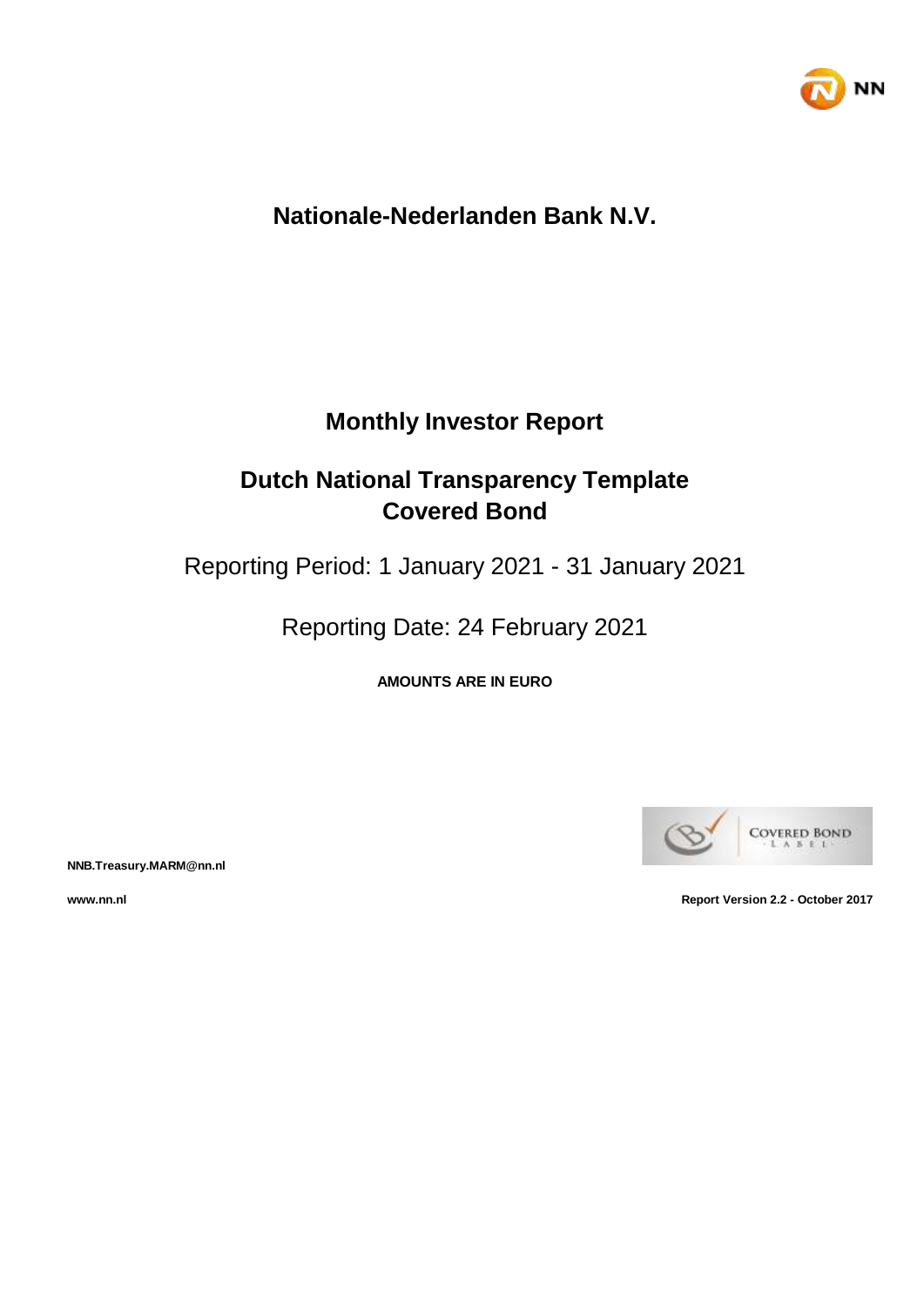#### **Table of Contents**

|                                                   | Page           |
|---------------------------------------------------|----------------|
| <b>Covered Bonds</b>                              | 3              |
| <b>Asset Cover Test</b>                           | $\overline{4}$ |
| <b>Counterparty Credit Ratings &amp; Triggers</b> | 5              |
| Ledgers & Investments                             | 6              |
| Regulatory Information                            | $\overline{7}$ |
| Stratifications                                   | 8              |
| Glossary                                          | 26             |
| Contact Information                               | 28             |
|                                                   |                |

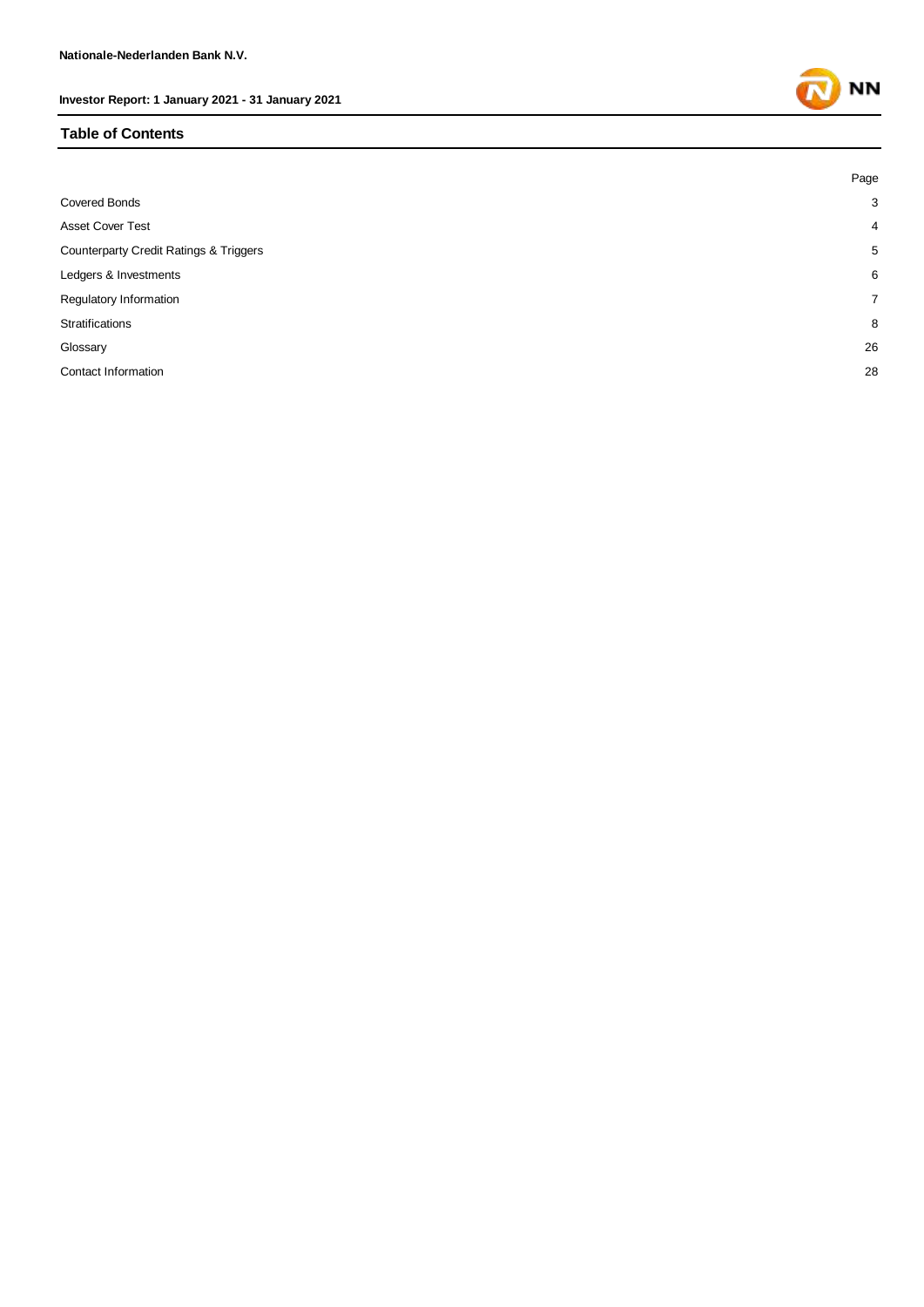

### **Covered Bonds**

| <b>Series</b>  | <b>ISIN</b>  | Currency   | <b>Initial Principal</b><br>Balance* | Outstanding<br>Amount* | <b>Coupon</b> | Issuance<br>Date | Maturity<br>Date | <b>IRS Counterparty</b> | Redemption<br>Type | <b>LCR HQLA I</b><br>Category |
|----------------|--------------|------------|--------------------------------------|------------------------|---------------|------------------|------------------|-------------------------|--------------------|-------------------------------|
| SB CB Series 1 | NL0015436072 | <b>EUR</b> | 500,000,000                          | 500,000,000            | 0.0100%       | 08-07-20         | 08-07-30         |                         | <b>Bullet</b>      |                               |
| SB CB Series 2 | NL0015614611 | <b>EUR</b> | 500,000,000                          | 500,000,000            | 0.0500%       | 24-09-20         | 24-09-35         |                         | <b>Bullet</b>      |                               |
| SB CB Series 3 | NL00150002A1 | <b>EUR</b> | 250,000,000                          | 250,000,000            | 0.0500%       | 12-11-20         | 12-11-40         |                         | <b>Bullet</b>      |                               |

\* Amounts to be reported in the relevant currency, and also the euro-equivalent amounts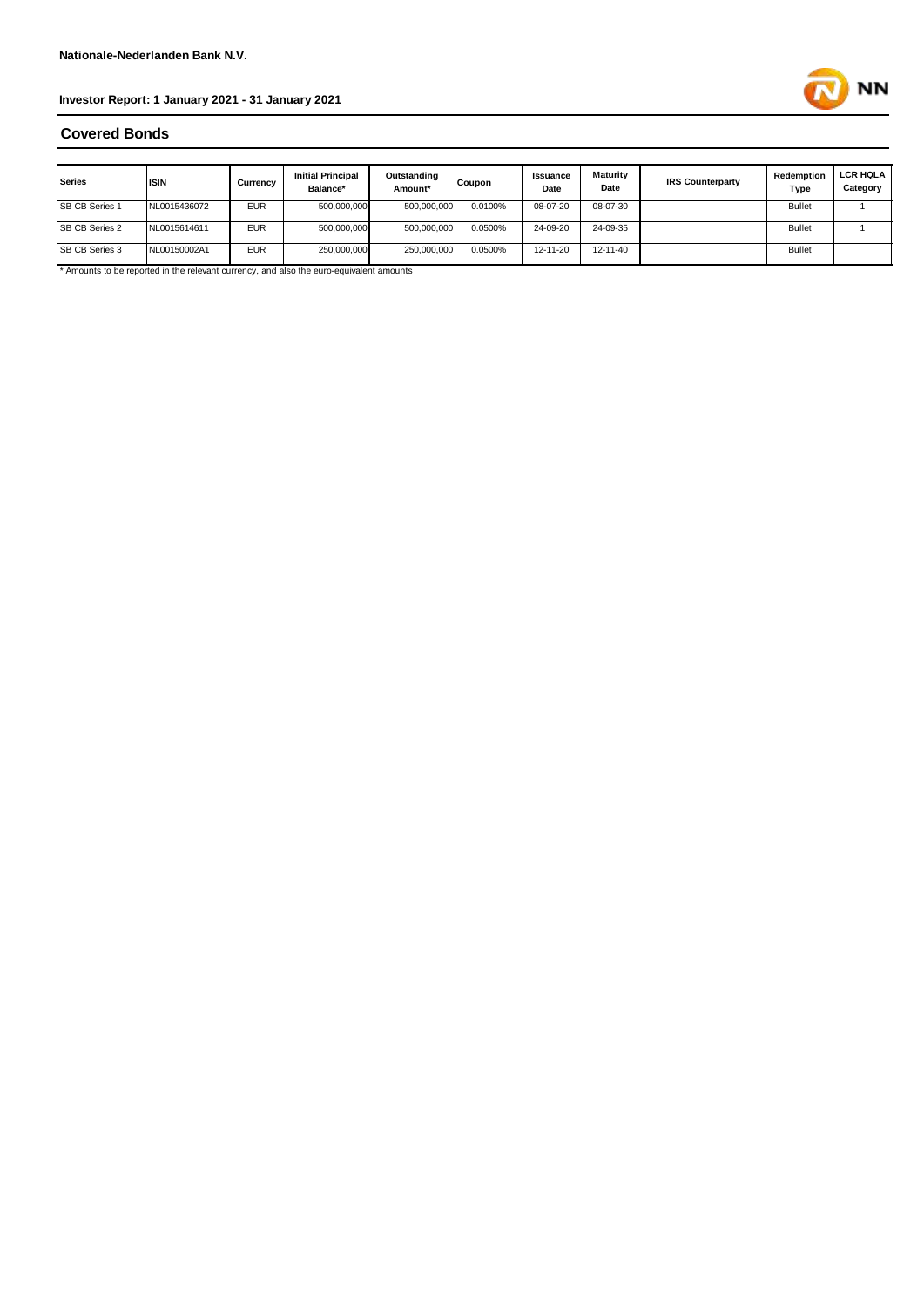### **Asset Cover Test**

| <b>Asset Cover Test</b> |                  |
|-------------------------|------------------|
| A                       | 1,888,748,990.10 |
| B                       | 0.00             |
| C                       | 700,000.00       |
| D                       | 0.00             |
| Z                       | 0.00             |

### A+B+C+D-Z

| Outstanding bonds | 1,250,000,000.00 |
|-------------------|------------------|
| Pass/Fail         | Pass             |
| ACT Cover Ratio   | 151.156%         |
|                   |                  |

### Parameters

| Asset percentage                            | 96.50%        |
|---------------------------------------------|---------------|
| Cap LTV Cut-Off indexed valuation % non-NHG | 80.00%        |
| Cap LTV Cut-Off indexed valuation % NHG     | 80.00%        |
| % of Index Increases                        | 90.00%        |
| % of Index Decreases                        | 100.00%       |
| Reserve Fund                                | 664,310.00    |
| Supplemental Liquidity Reserve Amount       | 0.00          |
| Deduction Set-Off                           | 31,038,837.00 |
|                                             |               |

| Ratings |                          |
|---------|--------------------------|
| S&P     | AAA                      |
| Moody's | $\overline{\phantom{0}}$ |
| Fitch   | $\overline{\phantom{a}}$ |
|         |                          |

| Other                       |      |
|-----------------------------|------|
| <b>UCITS</b> compliant      | True |
| CRR compliant               | True |
| <b>ECBC Label compliant</b> | True |
|                             |      |
| Overcollateralisation       |      |

| Legally required minimum OC | 5.00%    |
|-----------------------------|----------|
| Documented minimum OC       | $0.00\%$ |
| Available Nominal OC        | 58.53%   |



1,889,448,990.10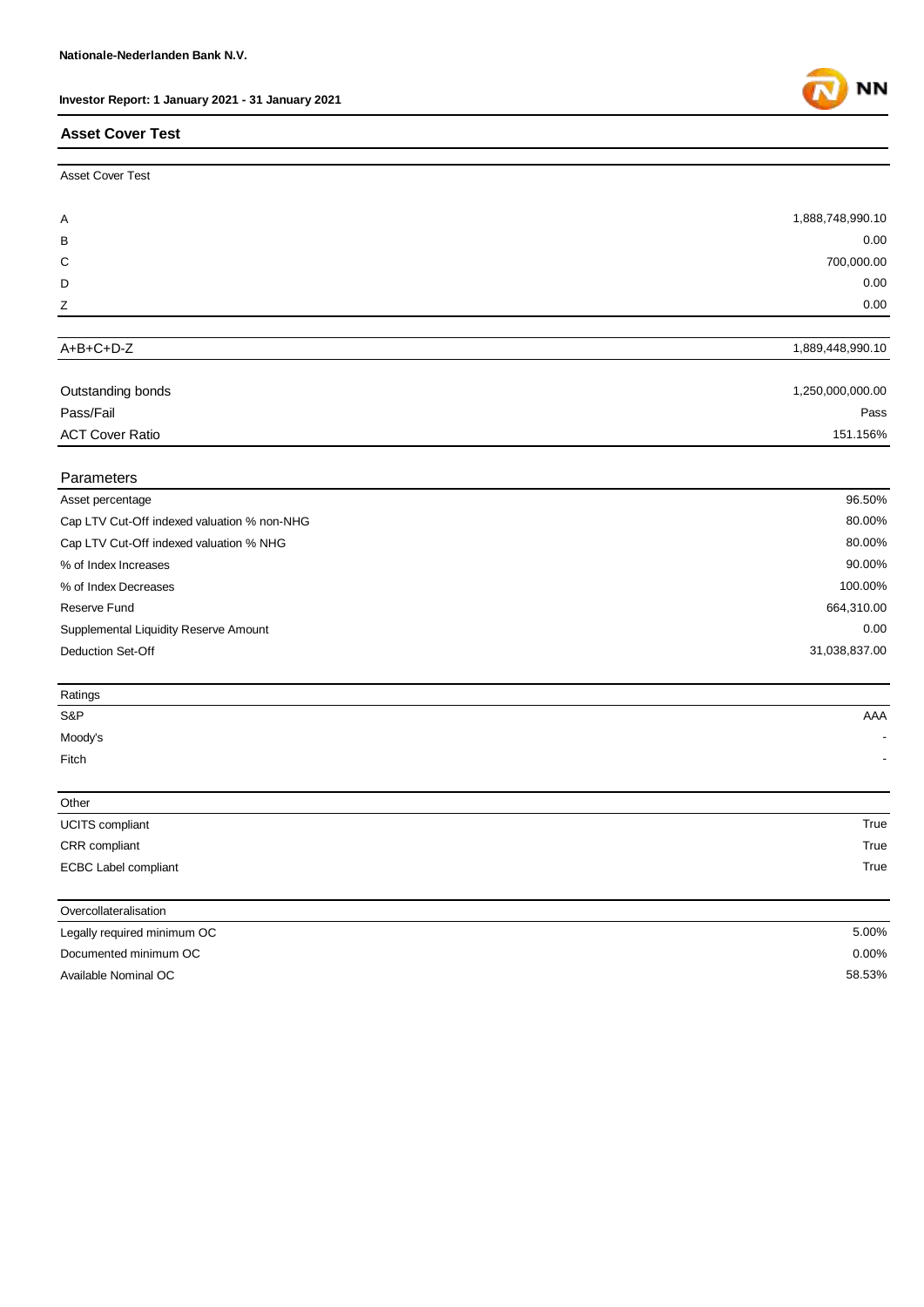

### **Counterparty Credit Ratings & Triggers**

|                           |                       | S&P (ST/LT)           |          |         | Moody's (ST/LT) |         | Fitch (ST/LT) |         | <b>DBRS (ST/LT)</b> |                                  |
|---------------------------|-----------------------|-----------------------|----------|---------|-----------------|---------|---------------|---------|---------------------|----------------------------------|
| Role                      | Party                 | <b>Rating trigger</b> | Current  | Rating  | Current         | Rating  | Current       | Rating  | Current             | Consequence if breached*         |
|                           |                       |                       | rating   | trigger | rating          | trigger | rating        | trigger | rating              |                                  |
| <b>CBC Account Bank</b>   | N.V. Bank Nederlandse | / BBB                 | / AAA    |         |                 |         |               |         |                     | Another party (with sufficient   |
|                           | Gemeenten             |                       |          |         |                 |         |               |         |                     | ratings) has to fulfill the CBC  |
|                           |                       |                       |          |         |                 |         |               |         |                     | Account Bank role or quarantee   |
|                           |                       |                       |          |         |                 |         |               |         |                     | the relevant CBC Account Bank    |
|                           |                       |                       |          |         |                 |         |               |         |                     | obligations                      |
| Issuer                    | Nationale-Nederlanden | / A                   | / A-     |         |                 |         |               |         |                     | Reserve Account Trigger, minimal |
|                           | Bank N.V.             |                       |          |         |                 |         |               |         |                     | required amount needs to be      |
|                           |                       |                       |          |         |                 |         |               |         |                     | posted on reserve fund account   |
|                           |                       |                       |          |         |                 |         |               |         |                     |                                  |
| Issuer                    | Nationale-Nederlanden | $A-2$ / BBB           | $A-1/A-$ |         |                 |         |               |         |                     | Set off retail savings at issuer |
|                           | Bank N.V.             |                       |          |         |                 |         |               |         |                     | account above deposit quarantee  |
|                           |                       |                       |          |         |                 |         |               |         |                     | scheme                           |
| Seller Collection Account | <b>ING Bank N.V.</b>  | / BBB                 | $/A+$    |         |                 |         |               |         |                     | Open escrow account in the name  |
| Bank                      |                       |                       |          |         |                 |         |               |         |                     | of CBC and credit expected       |
|                           |                       |                       |          |         |                 |         |               |         |                     | cashflow amount on next          |
|                           |                       |                       |          |         |                 |         |               |         |                     | <b>Calculation Date</b>          |

\* Event is triggered if credit rating is below the rating as mentioned in the table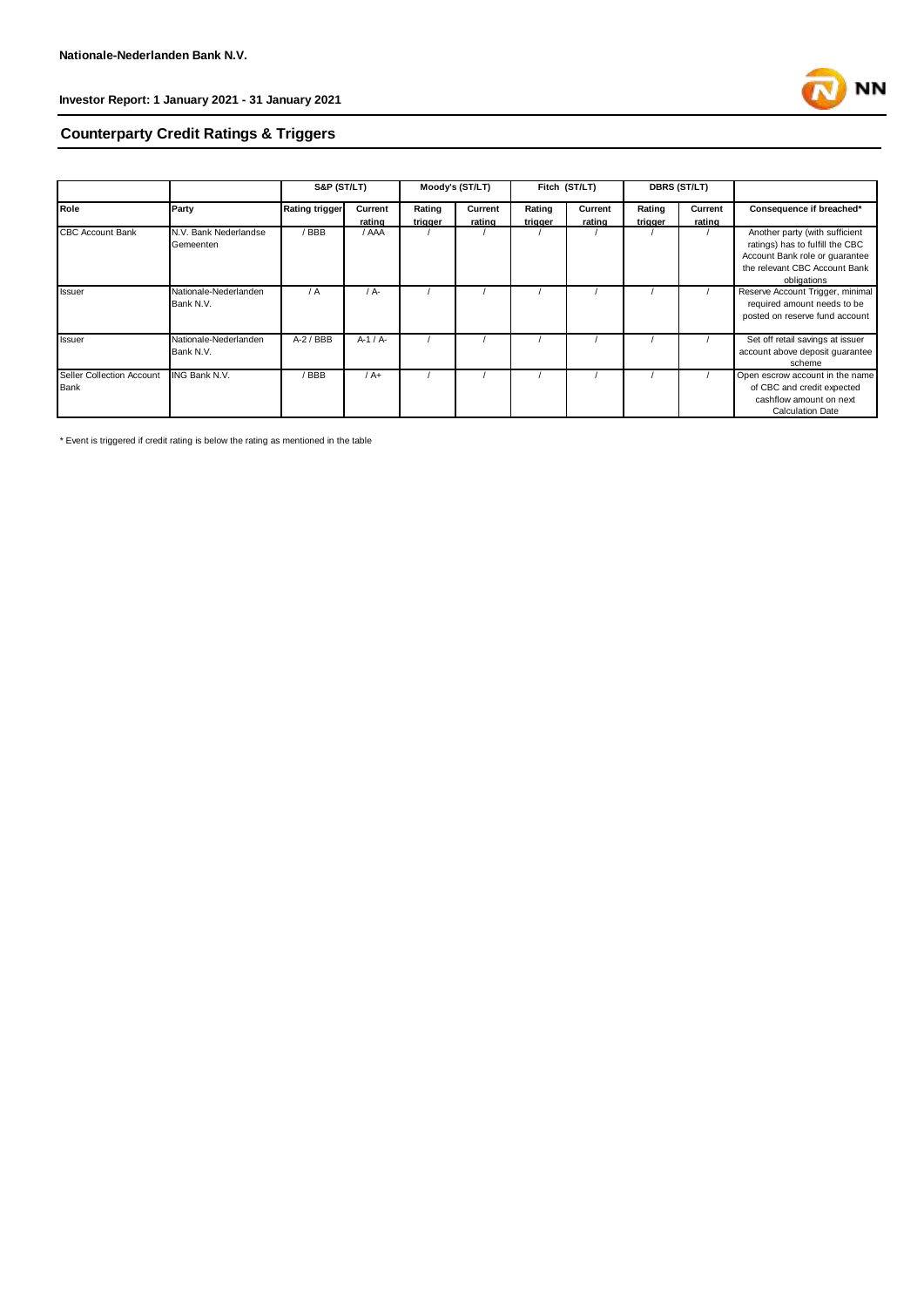### **Ledgers & Investments**

**NN** 

#### **Ledgers**

| Total                   | 700,000.00 |
|-------------------------|------------|
| Reserve Fund Ledger     | 700,000.00 |
| <b>Principal Ledger</b> | 0.00       |
| Revenue Ledger          | 0.00       |

#### **Investments**

| Substitution Assets Balance    | 0.00 |
|--------------------------------|------|
| Authorised Investments Balance | 0.00 |
| <b>Total</b>                   | 0.00 |

### **Liquidity Buffer**

| Outflows                          | 0.00 |
|-----------------------------------|------|
| Required Liquidity Buffer         | 0.00 |
|                                   |      |
| Inflows                           | 0.00 |
| Cash                              |      |
| <b>Bonds</b>                      |      |
| <b>Available Liquidity Buffer</b> | 0.00 |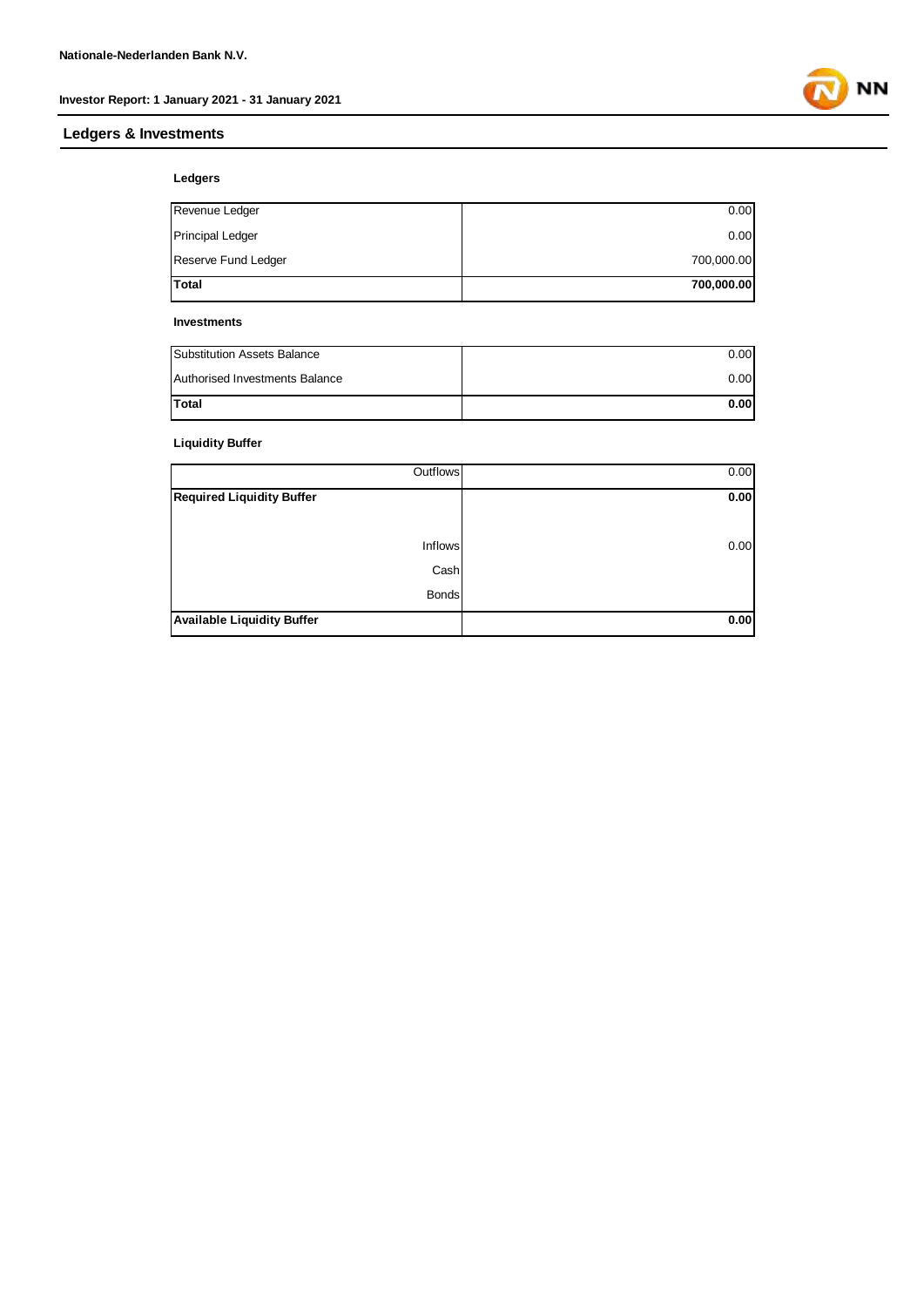#### **Regulatory Information**

#### **CRR Article 129**

**Article 129 CRR "Exposures in the form of covered bonds" (7) Exposures in the form of covered bonds are eligible for preferential treatment, provided that the institution investing in the covered bonds can demonstrate to the competent authorities that: (a)** it receives portfolio information at least on: (i) the value of the covered pool and outstanding covered bonds; *value of the cover pool* table Portfolio characteristics *value of the outstanding covered bonds* table Covered Bonds (ii) the geographical distribution and type of cover assets, loan size, interest rate and currency risks; *geographical distribution of cover assets* table 14 Geographical Distribution *type of cover assets* table Portfolio Characteristics *loan size* table 3 Outstanding Loan Amount *interest rate risk and currency risk* table Covered Bonds for coupon and currency information of the covered bonds table 10 Coupon for coupons of mortgages table Counterparty Ratings & Triggers for IRS/TRS information See base prospectus for information about hedging Only EUR denominated mortgages: see BP (iii) the maturity structure of cover assets and covered bonds; and *maturity structure of cover assets* table 6 Legal Maturity *maturity structure of covered bonds* table Covered Bonds (iv) the percentage of loans more than ninety days past due; table Delinquencies table Portfolio Characteristics

(b) the issuer makes the information referred to in point (a) available to the institution at least semi annually.

#### **Overcollateralisation**

Nominal OC table Asset Cover Test Legally required minimum OC table Asset Cover Test Documented minimum OC table Asset Cover Test

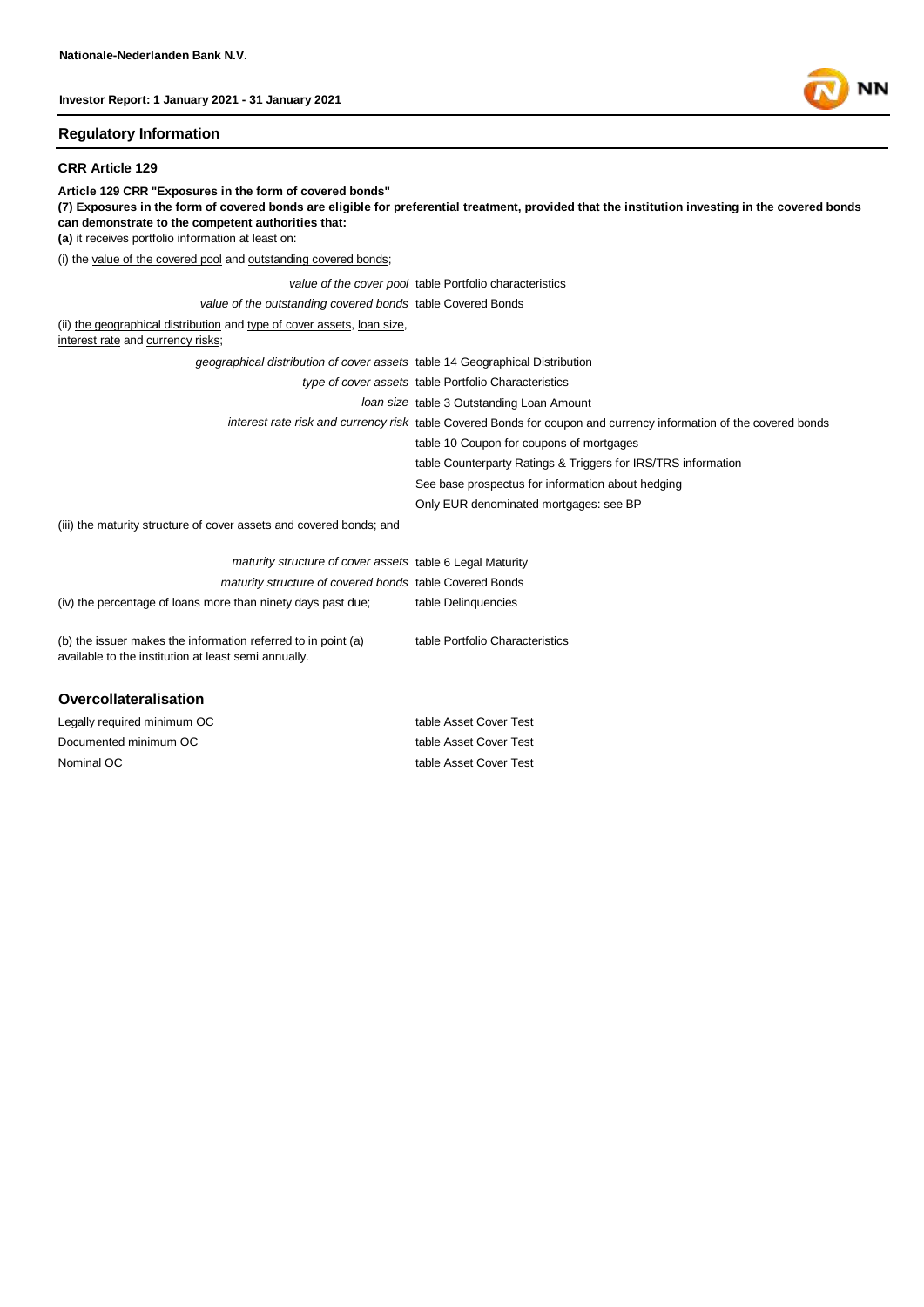### **Stratifications**

| <b>Portfolio Characteristics</b>                             |                             |
|--------------------------------------------------------------|-----------------------------|
| Principal amount                                             | 2,108,023,655.25            |
| Value of saving deposits                                     | 127,070,489.09              |
| Net principal balance                                        | 1,980,953,166.16            |
| <b>Construction Deposits</b>                                 | 2,504,695.71                |
| Net principal balance excl. Construction and Saving Deposits | 1,978,448,470.45            |
| Number of loans                                              | 8,928                       |
| Number of loanparts                                          | 20,211                      |
| Average principal balance (borrower)                         | 221,880.95                  |
| Average principal balance (loanpart)                         | 98,013.61                   |
| Weighted average current interest rate                       | 2.658%                      |
| Weighted average maturity (in years)                         | 31.75                       |
| Weighted average remaining time to interest reset (in years) | 11.58                       |
| Weighted average seasoning (in years)                        | 6.75                        |
| Weighted average CLTOMV                                      | 77.816%                     |
| Weighted average CLTIMV                                      | 61.967%                     |
| Maximum current interest rate                                | 7.30%                       |
| Minimum current interest rate                                | 0.84%                       |
| Type of cover assets:                                        | Dutch Residential Mortgages |
| Currency Portfolio:                                          | <b>EUR</b>                  |

Frequency of publication National Transparancy Template: Monthly

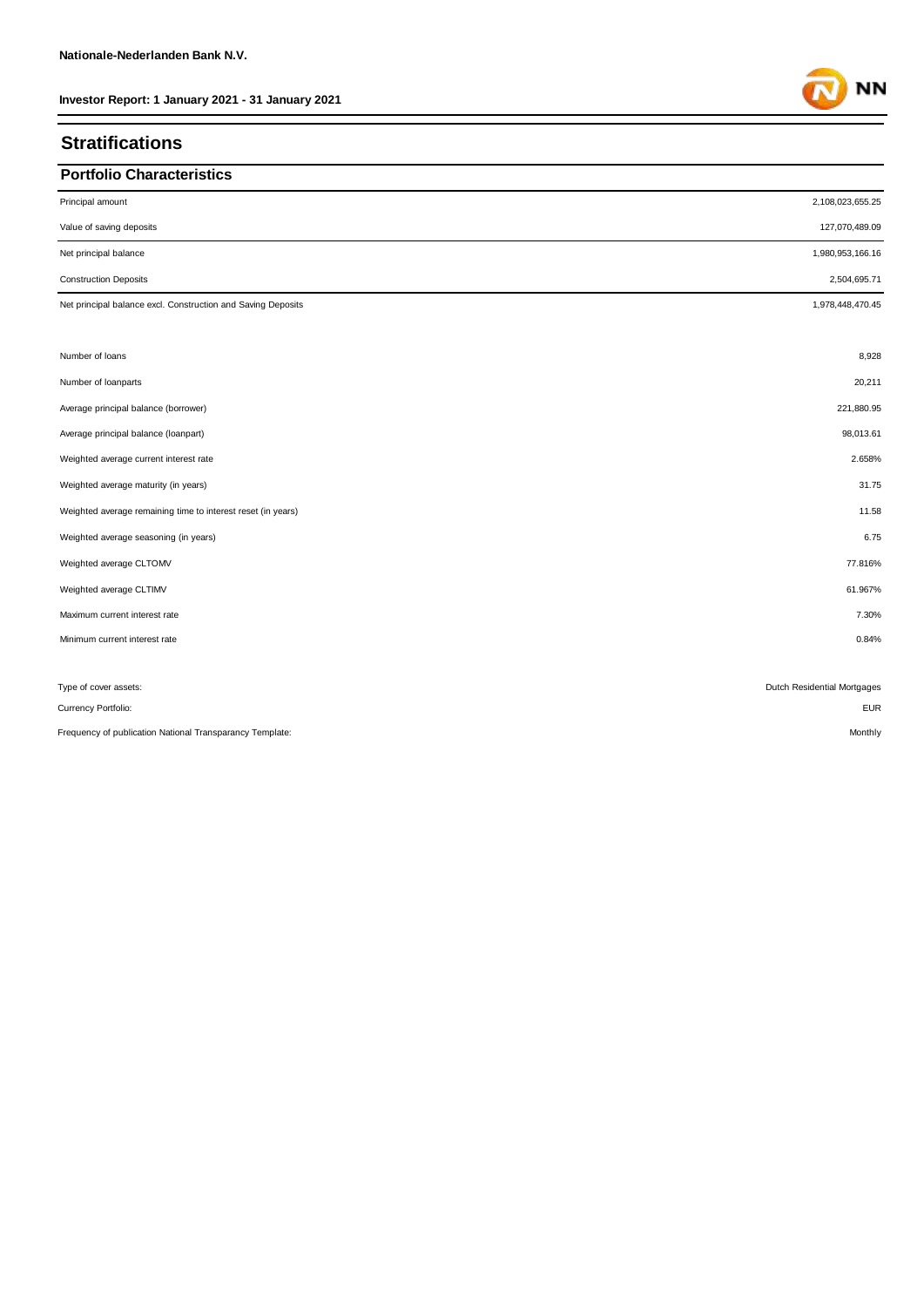### **1. Delinquencies**



| From $(>)$ | Until $($ <= $)$ | <b>Arrears Amount</b> | Aggregate               | % of Total | Nr of Mortgage | % of Total | Weighted      | Weighted        | Weighted               |
|------------|------------------|-----------------------|-------------------------|------------|----------------|------------|---------------|-----------------|------------------------|
|            |                  |                       | <b>Outstanding Not.</b> |            | Loans          |            | Average       |                 | Average Average CLTIMV |
|            |                  |                       | Amount                  |            |                |            | <b>Coupon</b> | <b>Maturity</b> |                        |
|            | Performing       | 0.00                  | 1,974,420,332.32        | 99.67%     | 8,897          | 99.653%    | 2.658%        | 31.74           | 61.84%                 |
| $\leq$     | 30 days          | 10,699.28             | 4,838,752.50            | 0.244%     | 21             | 0.235%     | 2.791%        | 36.71           | 60.44%                 |
| 30 days    | 60 days          | 6.431.41              | 1,534,521.07            | 0.077%     | 9              | 0.101%     | 2.93%         | 34.14           | 65.47%                 |
| 60 days    | 90 days          | 749.03                | 159,560.27              | 0.008%     |                | 0.011%     | 2.70%         | 14.83           | 66.58%                 |
| 90 days    | 120 days         | 0.00                  | 0.00                    | 0.00%      | 0              | 0.00%      | 0.00%         | 0.00            | 0.00%                  |
| 120 days   | 150 days         | 0.00                  | 0.00                    | 0.00%      | $\mathbf 0$    | 0.00%      | 0.00%         | 0.00            | 0.00%                  |
| 150 days   | 180 days         | 0.00                  | 0.00                    | 0.00%      | 0              | 0.00%      | 0.00%         | 0.00            | 0.00%                  |
| 180 days   | $\geq$           | 0.00                  | 0.00                    | 0.00%      | 0              | 0.00%      | 0.00%         | 0.00            | 0.00%                  |
|            | <b>Total</b>     | 17,879.72             | 1,980,953,166.16        | 100.00%    | 8,928          | 100.00%    | 2.658%        | 31.75           | 61.967%                |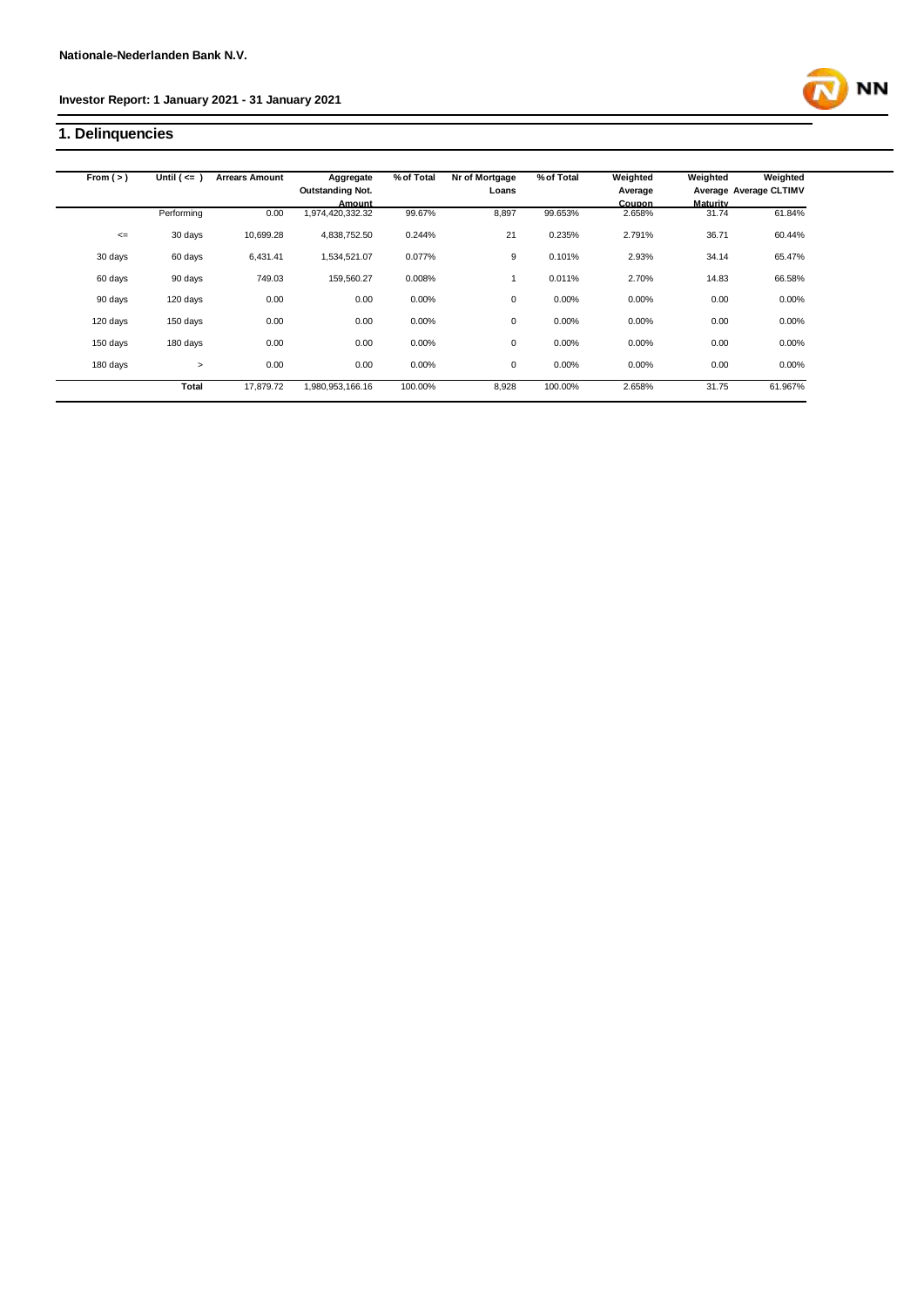### **2. Redemption Type**

 $\ddot{\phantom{a}}$ 

|       | % of Total                                                                                                                                                                        | Nr of Loanparts |         |        |          |                                                               |  |
|-------|-----------------------------------------------------------------------------------------------------------------------------------------------------------------------------------|-----------------|---------|--------|----------|---------------------------------------------------------------|--|
|       |                                                                                                                                                                                   |                 |         | Coupon | Maturity | <b>CLtIMV</b>                                                 |  |
|       | 36.744%                                                                                                                                                                           | 7,220           | 35.723% | 2.469% | 26.01    | 68.665%                                                       |  |
|       | 16.943%                                                                                                                                                                           | 3,319           | 16.422% | 3.086% | 16.72    | 58.751%                                                       |  |
|       | 3.085%                                                                                                                                                                            | 338             | 1.672%  | 2.656% | 15.58    | 62.057%                                                       |  |
|       | 37.329%                                                                                                                                                                           | 7,856           | 38.87%  | 2.657% | 48.17    | 57.813%                                                       |  |
|       | 1.994%                                                                                                                                                                            | 448             | 2.217%  | 2.375% | 25.10    | 62.469%                                                       |  |
|       | 3.146%                                                                                                                                                                            | 719             | 3.557%  | 2.666% | 9.65     | 53.165%                                                       |  |
|       | 0.759%                                                                                                                                                                            | 311             | 1.539%  | 3.053% | 12.38    | 48.683%                                                       |  |
| Total | 100.00%                                                                                                                                                                           | 20,211          | 100.00% | 2.658% | 31.75    | 61.967%                                                       |  |
|       | <b>Aggregate Outstanding Amount</b><br>727,873,028.27<br>335,631,937.24<br>61,111,668.43<br>739,479,179.76<br>39,508,196.55<br>62,313,943.75<br>15,035,212.16<br>1,980,953,166.16 |                 |         |        |          | % of Total Weighted Average Weighted Average Weighted average |  |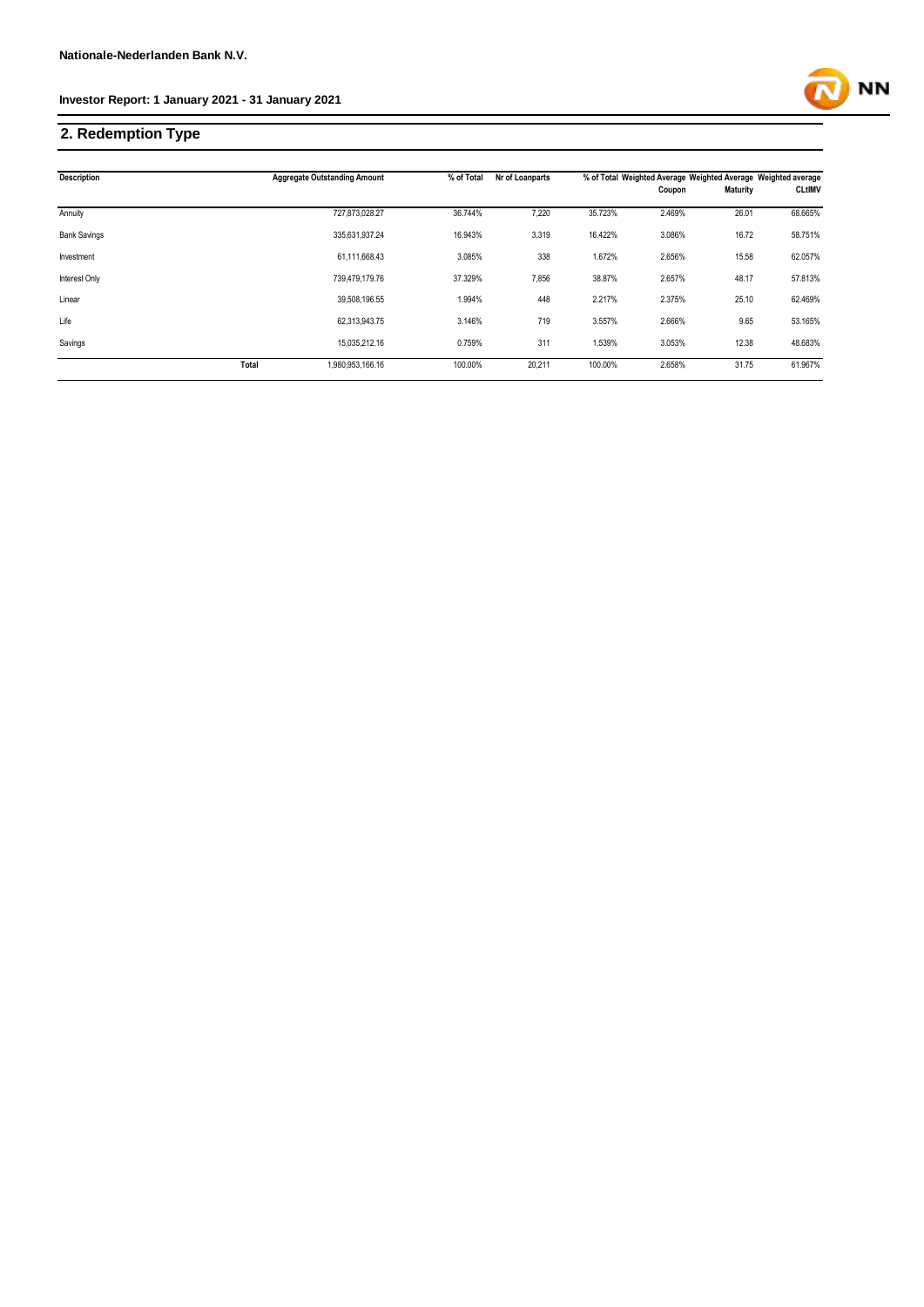### **3. Outstanding Loan Amount**

| From $(>)$ - Until $(<=)$ | <b>Aggregate Outstanding Amount</b> | % of Total | Nr of Loans |         | Coupon | % of Total Weighted Average Weighted Average Weighted average<br><b>Maturity</b> | <b>CLtIMV</b> |
|---------------------------|-------------------------------------|------------|-------------|---------|--------|----------------------------------------------------------------------------------|---------------|
| $= 25.000$                | 12,536.69                           | 0.001%     | 2           | 0.022%  | 3.202% | 9.03                                                                             | 1.667%        |
| 25,000 - 50,000           | 940,199.30                          | 0.047%     | 22          | 0.246%  | 2.704% | 42.79                                                                            | 15.962%       |
| $50,000 - 75,000$         | 30,652,146.67                       | 1.547%     | 485         | 5.432%  | 2.687% | 45.18                                                                            | 24.496%       |
| 75,000 - 100,000          | 53,450,334.89                       | 2.698%     | 603         | 6.754%  | 2.721% | 39.01                                                                            | 36.116%       |
| 100,000 - 150,000         | 216,490,379.84                      | 10.929%    | 1,707       | 19.12%  | 2.685% | 34.97                                                                            | 50.753%       |
| 150,000 - 200,000         | 322,909,257.26                      | 16.301%    | 1,844       | 20.654% | 2.64%  | 32.91                                                                            | 59.396%       |
| 200,000 - 250,000         | 339,009,299.97                      | 17.113%    | 1,512       | 16.935% | 2.624% | 30.85                                                                            | 64.412%       |
| 250,000 - 300,000         | 283,650,096.20                      | 14.319%    | 1,038       | 11.626% | 2.649% | 31.32                                                                            | 65.354%       |
| 300,000 - 350,000         | 201,918,021.66                      | 10.193%    | 622         | 6.967%  | 2.719% | 29.90                                                                            | 67.131%       |
| 350,000 - 400,000         | 142,135,630.87                      | 7.175%     | 381         | 4.267%  | 2.712% | 29.49                                                                            | 68.244%       |
| 400,000 - 450,000         | 94,745,308.60                       | 4.783%     | 224         | 2.509%  | 2.645% | 30.99                                                                            | 66.719%       |
| 450,000 - 500,000         | 67,618,592.83                       | 3.413%     | 143         | 1.602%  | 2.683% | 27.92                                                                            | 68.631%       |
| 500,000 - 550,000         | 49,412,379.91                       | 2.494%     | 94          | 1.053%  | 2.601% | 29.92                                                                            | 66.849%       |
| 550,000 - 600,000         | 36,610,251.39                       | 1.848%     | 64          | 0.717%  | 2.627% | 31.03                                                                            | 67.712%       |
| 600,000 - 650,000         | 21,779,973.96                       | 1.099%     | 35          | 0.392%  | 2.537% | 31.32                                                                            | 68.397%       |
| 650,000 - 700,000         | 24,327,944.78                       | 1.228%     | 36          | 0.403%  | 2.514% | 28.78                                                                            | 67.407%       |
| 700,000 - 750,000         | 21,084,611.26                       | 1.064%     | 29          | 0.325%  | 2.546% | 30.25                                                                            | 64.721%       |
| 750,000 - 800,000         | 16,289,493.65                       | 0.822%     | 21          | 0.235%  | 2.687% | 26.55                                                                            | 65.473%       |
| 800,000 - 850,000         | 18,910,281.96                       | 0.955%     | 23          | 0.258%  | 2.628% | 30.86                                                                            | 65.867%       |
| 850,000 - 900,000         | 16,569,303.09                       | 0.836%     | 19          | 0.213%  | 2.788% | 31.28                                                                            | 72.085%       |
| 900,000 - 950,000         | 16,633,928.89                       | 0.84%      | 18          | 0.202%  | 2.585% | 29.06                                                                            | 66.851%       |
| 950,000 - 1,000,000       | 5,803,192.49                        | 0.293%     | 6           | 0.067%  | 2.86%  | 24.68                                                                            | 69.837%       |
| > 1.000.000               |                                     |            |             |         |        |                                                                                  |               |
| Unknown                   |                                     |            |             |         |        |                                                                                  |               |
|                           | Total<br>1,980,953,166.16           | 100.00%    | 8,928       | 100.00% | 2.658% | 31.75                                                                            | 61.967%       |

**NN** 

| Average | 299,046 |
|---------|---------|
| Minimum | 1,107   |
| Maximum | 988,172 |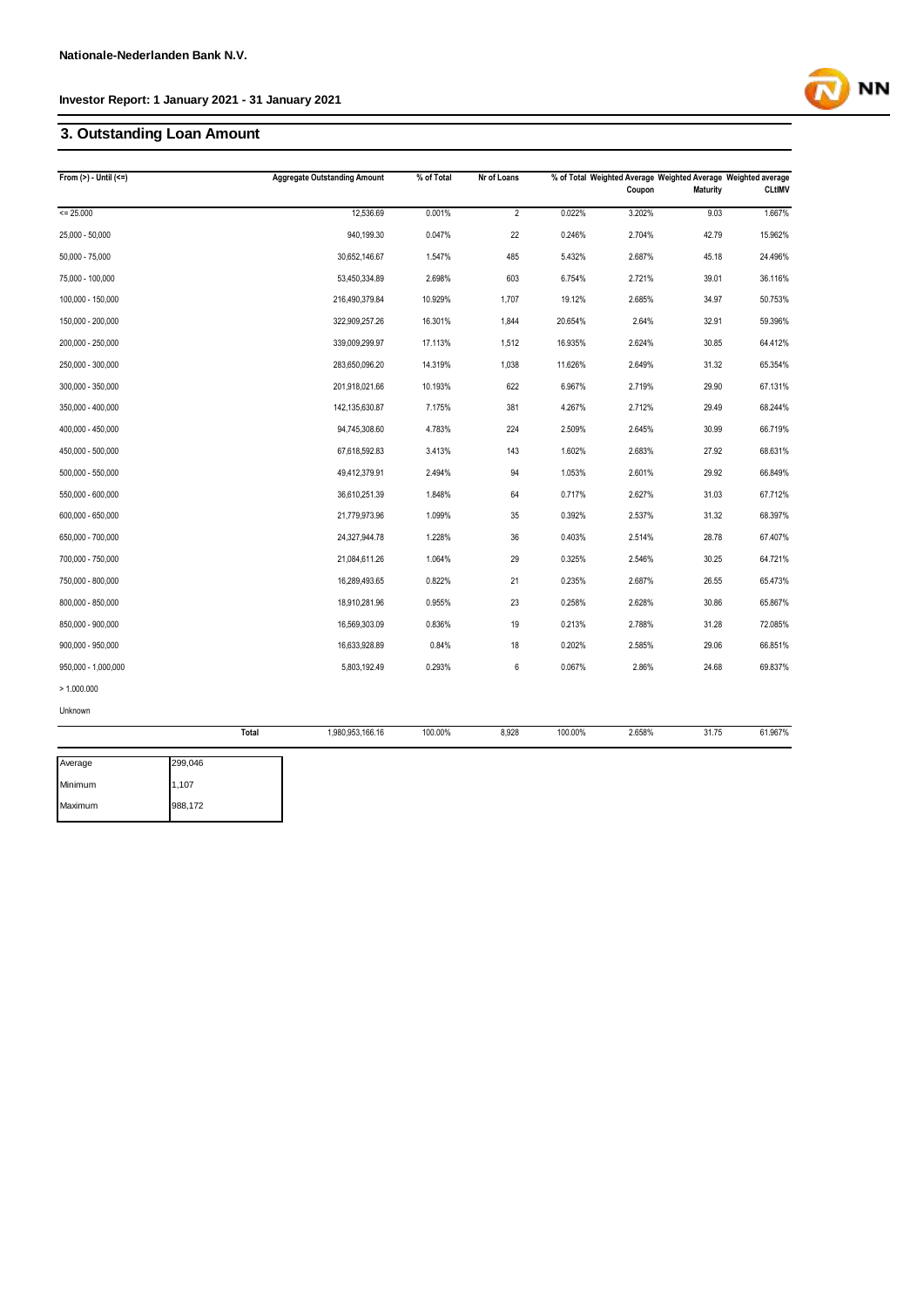### **4. Origination Year**

| From $(>=) -$ Until $($  |       | <b>Aggregate Outstanding Amount</b> |         | Nr of Loanparts |         | % of Total Weighted Average Weighted Average Weighted average |                 |               |  |
|--------------------------|-------|-------------------------------------|---------|-----------------|---------|---------------------------------------------------------------|-----------------|---------------|--|
|                          |       |                                     |         |                 |         | Coupon                                                        | <b>Maturity</b> | <b>CLtIMV</b> |  |
| < 1995                   |       | 3,909,862.13                        | 0.197%  | 74              | 0.366%  | 2.969%                                                        | 52.87           | 26.639%       |  |
| 1995 - 1996              |       | 1,645,530.63                        | 0.083%  | 36              | 0.178%  | 2.953%                                                        | 55.61           | 27.633%       |  |
| 1996 - 1997              |       | 4,434,734.18                        | 0.224%  | 96              | 0.475%  | 2.657%                                                        | 39.20           | 27.879%       |  |
| 1997 - 1998              |       | 6,466,420.54                        | 0.326%  | 135             | 0.668%  | 2.73%                                                         | 41.23           | 33.449%       |  |
| 1998 - 1999              |       | 11,153,506.39                       | 0.563%  | 181             | 0.896%  | 2.704%                                                        | 35.42           | 39.575%       |  |
| 1999 - 2000              |       | 18,543,474.94                       | 0.936%  | 311             | 1.539%  | 2.614%                                                        | 44.20           | 39.057%       |  |
| 2000 - 2001              |       | 9,004,555.59                        | 0.455%  | 140             | 0.693%  | 2.368%                                                        | 44.20           | 39.718%       |  |
| 2001 - 2002              |       | 12,283,998.99                       | 0.62%   | 165             | 0.816%  | 2.897%                                                        | 49.18           | 41.10%        |  |
| 2002 - 2003              |       | 11,849,326.66                       | 0.598%  | 156             | 0.772%  | 2.893%                                                        | 52.45           | 45.957%       |  |
| 2003 - 2004              |       | 18,363,102.85                       | 0.927%  | 214             | 1.059%  | 2.672%                                                        | 51.31           | 47.889%       |  |
| 2004 - 2005              |       | 28,632,529.36                       | 1.445%  | 348             | 1.722%  | 2.755%                                                        | 51.05           | 50.014%       |  |
| 2005 - 2006              |       | 48,658,543.53                       | 2.456%  | 514             | 2.543%  | 2.569%                                                        | 43.49           | 53.203%       |  |
| 2006 - 2007              |       | 47,037,600.24                       | 2.374%  | 483             | 2.39%   | 2.875%                                                        | 37.00           | 58.98%        |  |
| 2007 - 2008              |       | 22,850,378.12                       | 1.154%  | 302             | 1.494%  | 2.984%                                                        | 51.22           | 56.484%       |  |
| 2008 - 2009              |       | 60,008,465.28                       | 3.029%  | 522             | 2.583%  | 2.611%                                                        | 48.25           | 59.871%       |  |
| 2009 - 2010              |       | 100,397,576.23                      | 5.068%  | 764             | 3.78%   | 2.717%                                                        | 33.13           | 63.237%       |  |
| 2010 - 2011              |       | 74,434,203.08                       | 3.757%  | 646             | 3.196%  | 2.109%                                                        | 43.77           | 57.11%        |  |
| 2011 - 2012              |       | 119,407,533.23                      | 6.028%  | 1,191           | 5.893%  | 2.753%                                                        | 50.06           | 55.185%       |  |
| 2012 - 2013              |       | 119,248,123.54                      | 6.02%   | 1,342           | 6.64%   | 3.253%                                                        | 39.73           | 53.382%       |  |
| 2013 - 2014              |       | 136,099,169.45                      | 6.87%   | 1,574           | 7.788%  | 3.449%                                                        | 20.54           | 51.42%        |  |
| 2014 - 2015              |       | 71,523,201.21                       | 3.611%  | 696             | 3.444%  | 3.351%                                                        | 22.03           | 53.123%       |  |
| 2015 - 2016              |       | 47,665,870.66                       | 2.406%  | 521             | 2.578%  | 2.985%                                                        | 22.26           | 55.029%       |  |
| 2016 - 2017              |       | 154,439,136.56                      | 7.796%  | 1,499           | 7.417%  | 2.749%                                                        | 24.08           | 59.894%       |  |
| 2017 - 2018              |       | 113,884,909.15                      | 5.749%  | 1,087           | 5.378%  | 2.657%                                                        | 23.66           | 62.66%        |  |
| 2018 - 2019              |       | 236,513,294.24                      | 11.939% | 2,077           | 10.277% | 2.558%                                                        | 26.21           | 71.05%        |  |
| 2019 - 2020              |       | 453,800,003.15                      | 22.908% | 4,429           | 21.914% | 2.23%                                                         | 27.21           | 73.819%       |  |
| $2020 =$                 |       | 48,698,116.23                       | 2.458%  | 708             | 3.503%  | 1.955%                                                        | 26.69           | 71.231%       |  |
| Unknown                  |       |                                     |         |                 |         |                                                               |                 |               |  |
|                          | Total | 1,980,953,166.16                    | 100.00% | 20,211          | 100.00% | 2.658%                                                        | 31.75           | 61.967%       |  |
| 2014<br>Weighted Average |       |                                     |         |                 |         |                                                               |                 |               |  |

| vveignted Average | <b>IZU14</b> |
|-------------------|--------------|
| Minimum           | 1992         |
| Maximum           | 2021         |

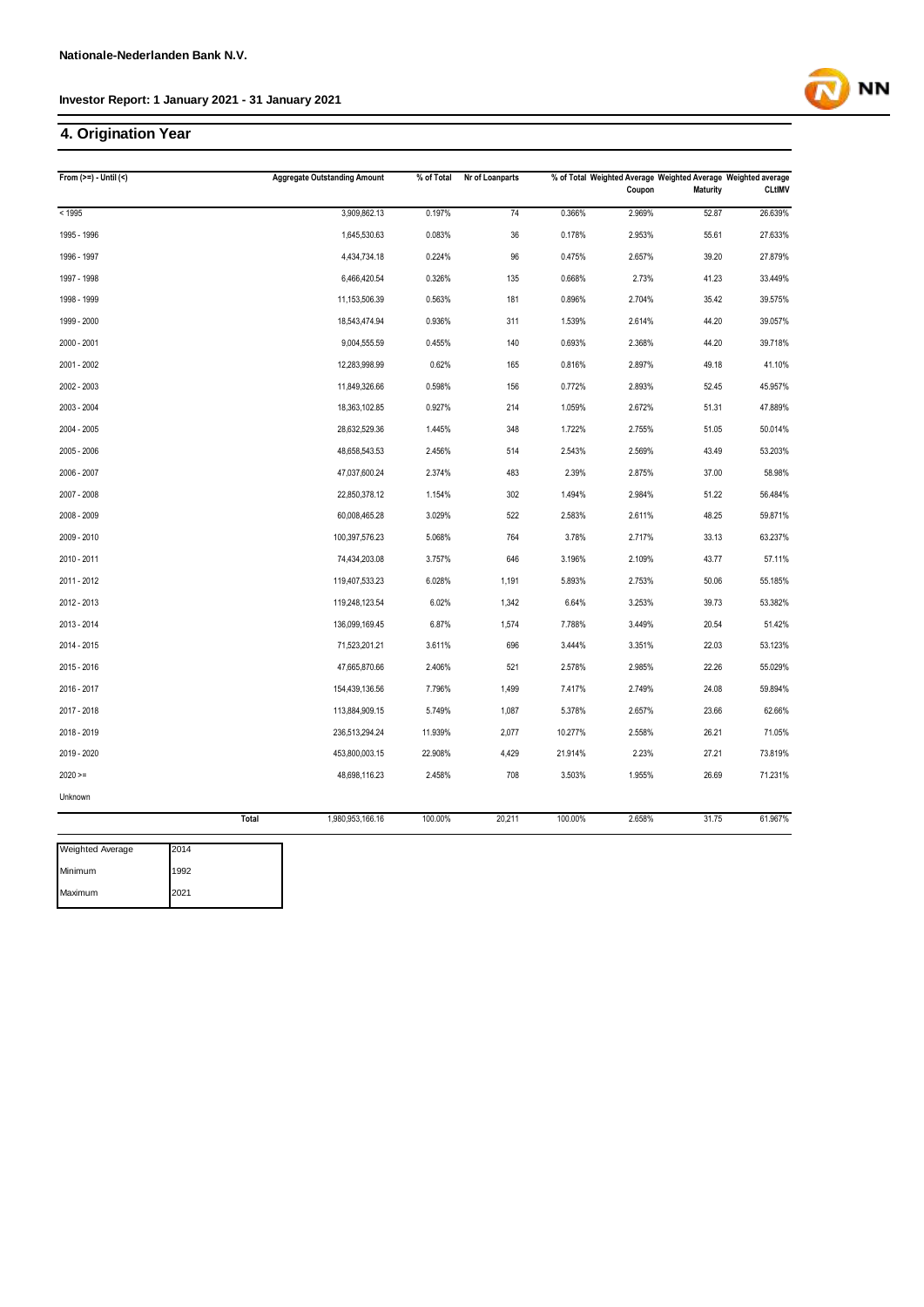### **5. Seasoning**

Maximum

29 Years

| From $(>=) -$ Until $($ |         | <b>Aggregate Outstanding Amount</b> | % of Total | Nr of Loanparts |         | Coupon | <b>Maturity</b> | % of Total Weighted Average Weighted Average Weighted average<br><b>CLtIMV</b> |
|-------------------------|---------|-------------------------------------|------------|-----------------|---------|--------|-----------------|--------------------------------------------------------------------------------|
| 1 Year                  |         | 22,374,268.39                       | 1.129%     | 418             | 2.068%  | 2.143% | 25.95           | 69.438%                                                                        |
| 1 Year - 2 Years        |         | 451,556,309.26                      | 22.795%    | 4,468           | 22.107% | 2.178% | 27.25           | 73.876%                                                                        |
| 2 Years - 3 Years       |         | 253,729,870.16                      | 12.808%    | 2,203           | 10.90%  | 2.565% | 26.39           | 71.436%                                                                        |
| 3 Years - 4 Years       |         | 88,390,988.28                       | 4.462%     | 875             | 4.329%  | 2.668% | 23.60           | 62.558%                                                                        |
| 4 Years - 5 Years       |         | 184,438,673.05                      | 9.311%     | 1,755           | 8.683%  | 2.719% | 24.05           | 60.629%                                                                        |
| 5 Years - 6 Years       |         | 49,160,212.69                       | 2.482%     | 552             | 2.731%  | 2.945% | 22.31           | 55.297%                                                                        |
| 6 Years - 7 Years       |         | 66,457,539.82                       | 3.355%     | 631             | 3.122%  | 3.333% | 22.13           | 53.384%                                                                        |
| 7 Years - 8 Years       |         | 140,898,896.24                      | 7.113%     | 1,629           | 8.06%   | 3.445% | 20.64           | 51.594%                                                                        |
| 8 Years - 9 Years       |         | 112,056,103.93                      | 5.657%     | 1,262           | 6.244%  | 3.321% | 37.64           | 53.222%                                                                        |
| 9 Years - 10 Years      |         | 117,222,968.20                      | 5.918%     | 1,195           | 5.913%  | 2.756% | 50.05           | 55.216%                                                                        |
| 10 Years - 11 Years     |         | 80,891,508.66                       | 4.083%     | 706             | 3.493%  | 2.245% | 45.50           | 56.44%                                                                         |
| 11 Years - 12 Years     |         | 90,707,868.62                       | 4.579%     | 710             | 3.513%  | 2.604% | 32.90           | 62.486%                                                                        |
| 12 Years - 13 Years     |         | 75,393,019.27                       | 3.806%     | 614             | 3.038%  | 2.671% | 44.88           | 61.056%                                                                        |
| 13 Years - 14 Years     |         | 20,820,283.68                       | 1.051%     | 277             | 1.371%  | 2.888% | 55.00           | 57.105%                                                                        |
| 14 Years - 15 Years     |         | 44,431,086.44                       | 2.243%     | 479             | 2.37%   | 2.97%  | 38.46           | 58.685%                                                                        |
| 15 Years - 16 Years     |         | 52,434,541.57                       | 2.647%     | 529             | 2.617%  | 2.582% | 41.00           | 54.119%                                                                        |
| 16 Years - 17 Years     |         | 29,633,989.32                       | 1.496%     | 366             | 1.811%  | 2.717% | 51.20           | 50.591%                                                                        |
| 17 Years - 18 Years     |         | 19,401,082.41                       | 0.979%     | 227             | 1.123%  | 2.619% | 51.55           | 48.082%                                                                        |
| 18 Years - 19 Years     |         | 11,826,447.20                       | 0.597%     | 150             | 0.742%  | 2.987% | 51.71           | 45.359%                                                                        |
| 19 Years - 20 Years     |         | 13,541,434.12                       | 0.684%     | 180             | 0.891%  | 2.881% | 50.22           | 41.186%                                                                        |
| 20 Years - 21 Years     |         | 7,877,461.97                        | 0.398%     | 131             | 0.648%  | 2.369% | 42.71           | 41.331%                                                                        |
| 21 Years - 22 Years     |         | 16,929,829.93                       | 0.855%     | 289             | 1.43%   | 2.578% | 45.20           | 38.588%                                                                        |
| 22 Years - 23 Years     |         | 13,274,945.66                       | 0.67%      | 212             | 1.049%  | 2.686% | 38.70           | 39.555%                                                                        |
| 23 Years - 24 Years     |         | 7,144,985.70                        | 0.361%     | 137             | 0.678%  | 2.777% | 36.64           | 34.588%                                                                        |
| 24 Years - 25 Years     |         | 4,495,778.60                        | 0.227%     | 97              | 0.48%   | 2.618% | 41.81           | 27.804%                                                                        |
| 25 Years - 26 Years     |         | 1,828,684.59                        | 0.092%     | 42              | 0.208%  | 2.79%  | 49.89           | 27.525%                                                                        |
| 26 Years - 27 Years     |         | 2,037,064.09                        | 0.103%     | 35              | 0.173%  | 2.777% | 59.35           | 21.528%                                                                        |
| 27 Years - 28 Years     |         | 882,015.43                          | 0.045%     | 24              | 0.119%  | 3.535% | 42.87           | 31.145%                                                                        |
| 28 Years - 29 Years     |         | 1,103,964.37                        | 0.056%     | 17              | 0.084%  | 3.103% | 50.11           | 33.474%                                                                        |
| 29 Years - 30 Years     |         | 11,344.51                           | 0.001%     | $\mathbf{1}$    | 0.005%  | 5.00%  | 78.83           | 31.925%                                                                        |
| 30 Years >=             |         |                                     |            |                 |         |        |                 |                                                                                |
| Unknown                 |         |                                     |            |                 |         |        |                 |                                                                                |
|                         | Total   | 1,980,953,166.16                    | 100.00%    | 20,211          | 100.00% | 2.658% | 31.75           | 61.967%                                                                        |
| <b>Weighted Average</b> | 7 Years |                                     |            |                 |         |        |                 |                                                                                |
| Minimum                 | 0 Years |                                     |            |                 |         |        |                 |                                                                                |

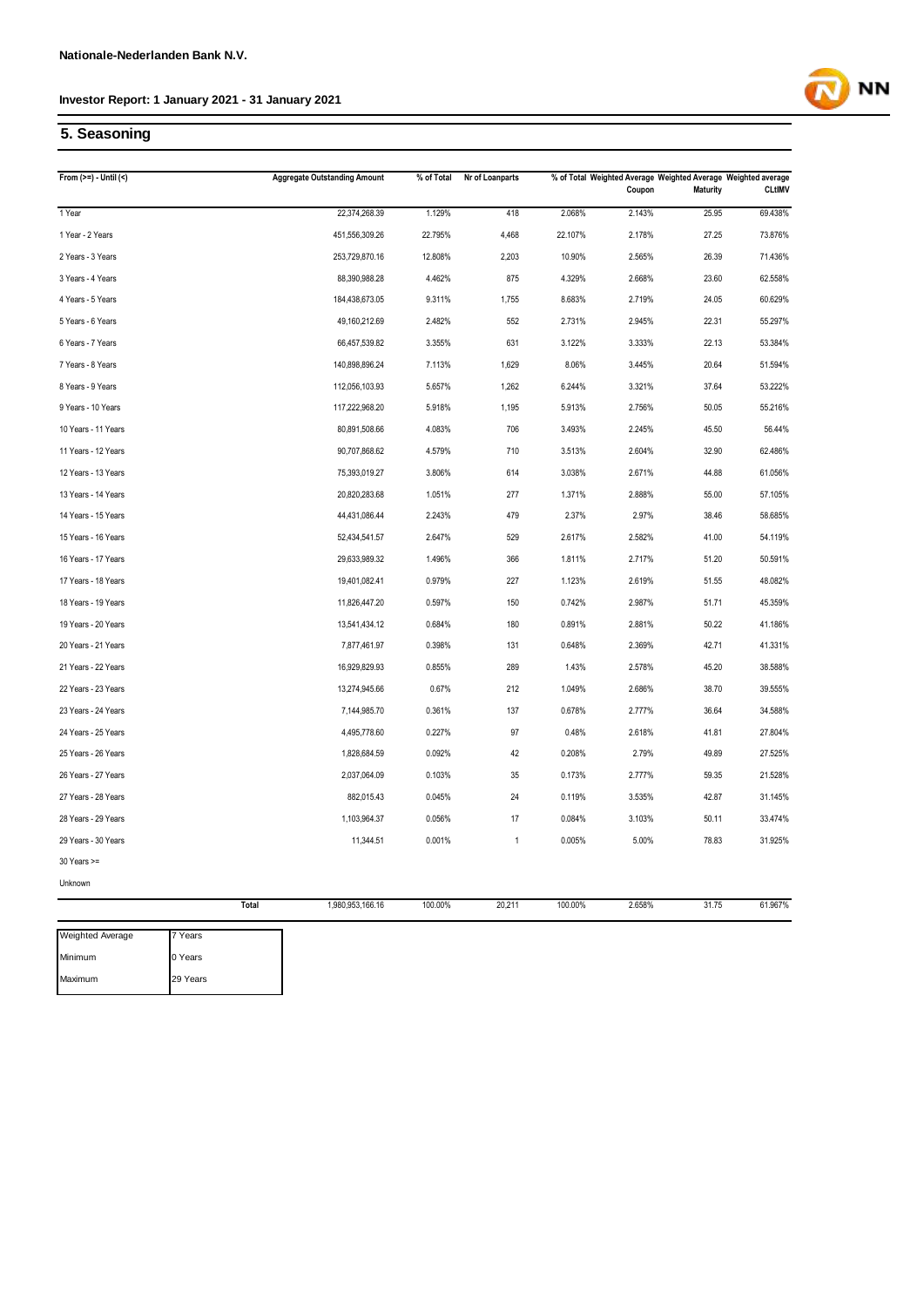### **6. Legal Maturity**

| From $(>=) -$ Until $($ |       | <b>Aggregate Outstanding Amount</b> | % of Total | Nr of Loanparts |         | % of Total Weighted Average Weighted Average Weighted average<br>Coupon | <b>Maturity</b> | <b>CLtIMV</b> |
|-------------------------|-------|-------------------------------------|------------|-----------------|---------|-------------------------------------------------------------------------|-----------------|---------------|
| 2015 - 2020             |       |                                     |            |                 |         |                                                                         |                 |               |
| 2020 - 2025             |       | 10,509,710.53                       | 0.531%     | 255             | 1.262%  | 2.789%                                                                  | 2.31            | 41.525%       |
| 2025 - 2030             |       | 42,015,157.67                       | 2.121%     | 770             | 3.81%   | 2.81%                                                                   | 7.00            | 44.954%       |
| 2030 - 2035             |       | 128,872,002.93                      | 6.506%     | 1,659           | 8.208%  | 3.075%                                                                  | 11.66           | 51.977%       |
| 2035 - 2040             |       | 241,746,025.19                      | 12.204%    | 2,126           | 10.519% | 2.855%                                                                  | 16.63           | 61.965%       |
| 2040 - 2045             |       | 343,617,812.42                      | 17.346%    | 3,363           | 16.639% | 3.055%                                                                  | 21.84           | 57.917%       |
| 2045 - 2050             |       | 862,086,126.03                      | 43.519%    | 7,741           | 38.301% | 2.429%                                                                  | 27.28           | 70.023%       |
| 2050 - 2055             |       | 34,753,228.69                       | 1.754%     | 511             | 2.528%  | 1.736%                                                                  | 29.17           | 71.667%       |
| 2055 - 2060             |       |                                     |            |                 |         |                                                                         |                 |               |
| 2060 - 2065             |       |                                     |            |                 |         |                                                                         |                 |               |
| 2065 - 2070             |       |                                     |            |                 |         |                                                                         |                 |               |
| 2070 - 2075             |       |                                     |            |                 |         |                                                                         |                 |               |
| 2075 - 2080             |       |                                     |            |                 |         |                                                                         |                 |               |
| 2080 - 2085             |       |                                     |            |                 |         |                                                                         |                 |               |
| 2085 - 2090             |       |                                     |            |                 |         |                                                                         |                 |               |
| 2090 - 2095             |       |                                     |            |                 |         |                                                                         |                 |               |
| 2095 - 2100             |       | 317,353,102.70                      | 16.02%     | 3,786           | 18.732% | 2.608%                                                                  | 78.83           | 50.397%       |
| $2100 >=$               |       |                                     |            |                 |         |                                                                         |                 |               |
| Unknown                 |       |                                     |            |                 |         |                                                                         |                 |               |
|                         | Total | 1,980,953,166.16                    | 100.00%    | 20,211          | 100.00% | 2.658%                                                                  | 31.75           | 61.967%       |
| <b>Weighted Average</b> | 2052  |                                     |            |                 |         |                                                                         |                 |               |

| <b>Weighted Average</b> | LZUƏZ |
|-------------------------|-------|
| Minimum                 | 2020  |
| Maximum                 | 2099  |

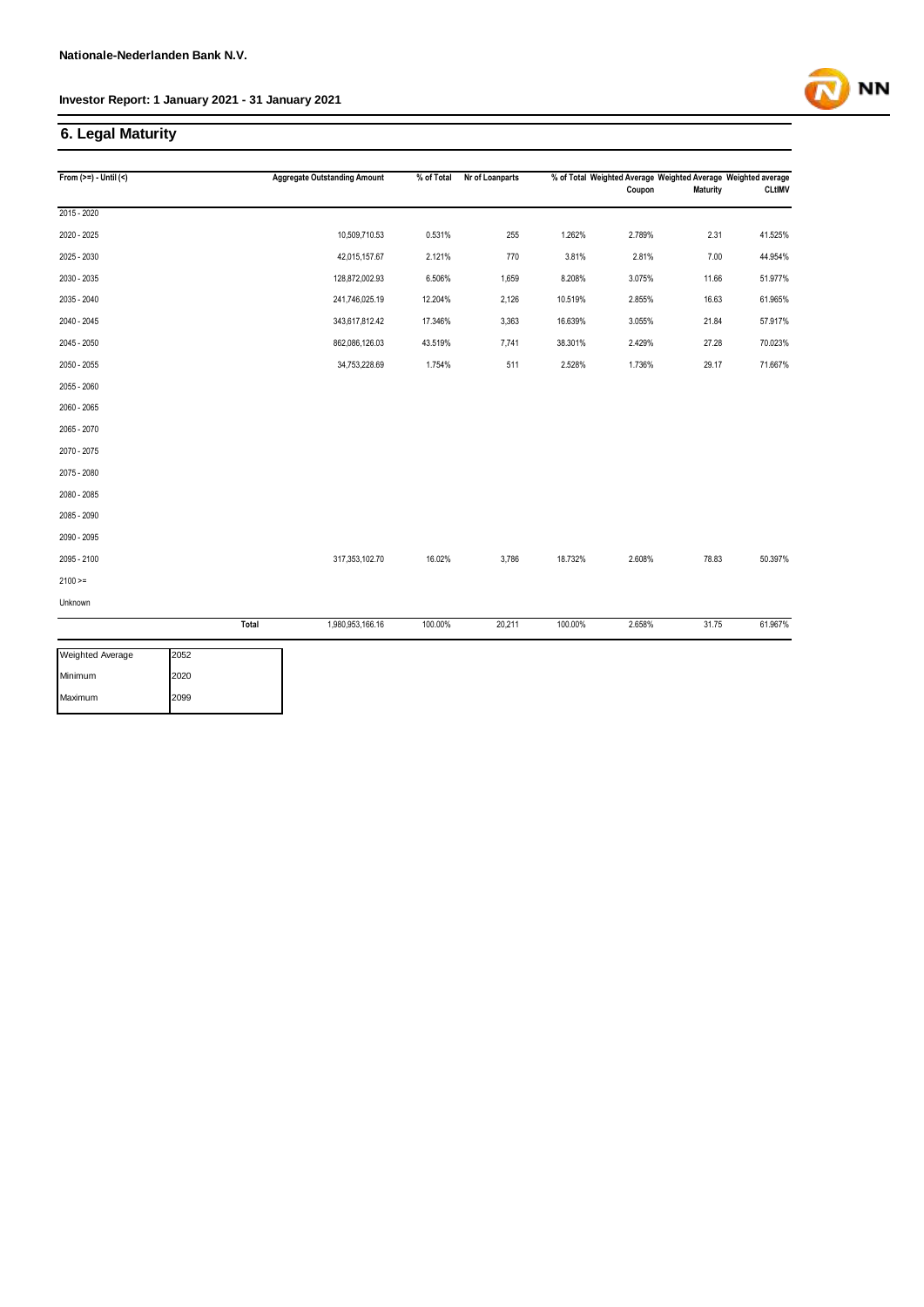### **7. Remaining Tenor**

| From $(>=) -$ Until $($ |       | <b>Aggregate Outstanding Amount</b> | % of Total | Nr of Loanparts |         | % of Total Weighted Average Weighted Average Weighted average<br>Coupon | <b>Maturity</b> | <b>CLtIMV</b> |
|-------------------------|-------|-------------------------------------|------------|-----------------|---------|-------------------------------------------------------------------------|-----------------|---------------|
| < 0 Year                |       | 49,905.70                           | 0.003%     | $\overline{2}$  | 0.01%   | 1.392%                                                                  | $-0.38$         | 40.076%       |
| 0 Year - 1 Year         |       | 1,858,027.12                        | 0.094%     | 53              | 0.262%  | 2.609%                                                                  | 0.47            | 40.919%       |
| 1 Year - 2 Years        |       | 1,971,414.57                        | 0.10%      | 44              | 0.218%  | 2.884%                                                                  | 1.45            | 40.029%       |
| 2 Years - 3 Years       |       | 2,490,905.76                        | 0.126%     | 68              | 0.336%  | 2.835%                                                                  | 2.56            | 42.006%       |
| 3 Years - 4 Years       |       | 4,641,458.05                        | 0.234%     | 97              | 0.48%   | 2.797%                                                                  | 3.49            | 42.30%        |
| 4 Years - 5 Years       |       | 3,782,773.67                        | 0.191%     | 88              | 0.435%  | 2.902%                                                                  | 4.55            | 46.26%        |
| 5 Years - 6 Years       |       | 6,022,887.44                        | 0.304%     | 128             | 0.633%  | 2.837%                                                                  | 5.53            | 40.631%       |
| 6 Years - 7 Years       |       | 7,947,710.47                        | 0.401%     | 151             | 0.747%  | 2.884%                                                                  | 6.50            | 43.556%       |
| 7 Years - 8 Years       |       | 10,415,871.10                       | 0.526%     | 174             | 0.861%  | 2.89%                                                                   | 7.47            | 46.408%       |
| 8 Years - 9 Years       |       | 13,654,109.92                       | 0.689%     | 228             | 1.128%  | 2.69%                                                                   | 8.40            | 46.188%       |
| 9 Years - 10 Years      |       | 17,020,614.70                       | 0.859%     | 246             | 1.217%  | 2.737%                                                                  | 9.55            | 44.842%       |
| 10 Years - 11 Years     |       | 28,280,995.77                       | 1.428%     | 382             | 1.89%   | 3.007%                                                                  | 10.45           | 52.23%        |
| 11 Years - 12 Years     |       | 23,932,645.77                       | 1.208%     | 309             | 1.529%  | 3.355%                                                                  | 11.45           | 52.073%       |
| 12 Years - 13 Years     |       | 28,672,076.72                       | 1.447%     | 350             | 1.732%  | 3.274%                                                                  | 12.44           | 52.917%       |
| 13 Years - 14 Years     |       | 32,580,787.29                       | 1.645%     | 390             | 1.93%   | 2.904%                                                                  | 13.44           | 54.993%       |
| 14 Years - 15 Years     |       | 50,114,162.84                       | 2.53%      | 460             | 2.276%  | 2.721%                                                                  | 14.53           | 58.861%       |
| 15 Years - 16 Years     |       | 45,404,415.16                       | 2.292%     | 455             | 2.251%  | 3.053%                                                                  | 15.41           | 58.88%        |
| 16 Years - 17 Years     |       | 22,520,454.99                       | 1.137%     | 235             | 1.163%  | 3.175%                                                                  | 16.42           | 58.901%       |
| 17 Years - 18 Years     |       | 46,099,275.38                       | 2.327%     | 400             | 1.979%  | 2.842%                                                                  | 17.53           | 62.696%       |
| 18 Years - 19 Years     |       | 78,024,205.27                       | 3.939%     | 572             | 2.83%   | 2.732%                                                                  | 18.36           | 66.228%       |
| 19 Years - 20 Years     |       | 45,726,951.78                       | 2.308%     | 382             | 1.89%   | 2.318%                                                                  | 19.46           | 64.041%       |
| 20 Years - 21 Years     |       | 41,831,204.59                       | 2.112%     | 376             | 1.86%   | 2.848%                                                                  | 20.45           | 63.513%       |
| 21 Years - 22 Years     |       | 63,329,234.22                       | 3.197%     | 663             | 3.28%   | 3.357%                                                                  | 21.61           | 58.249%       |
| 22 Years - 23 Years     |       | 122,571,488.63                      | 6.188%     | 1,305           | 6.457%  | 3.24%                                                                   | 22.50           | 53.943%       |
| 23 Years - 24 Years     |       | 71,942,029.82                       | 3.632%     | 651             | 3.221%  | 3.06%                                                                   | 23.45           | 57.684%       |
| 24 Years - 25 Years     |       | 50,571,869.17                       | 2.553%     | 504             | 2.494%  | 2.714%                                                                  | 24.49           | 60.063%       |
| 25 Years - 26 Years     |       | 157, 158, 757. 25                   | 7.933%     | 1,386           | 6.858%  | 2.657%                                                                  | 25.59           | 62.241%       |
| 26 Years - 27 Years     |       | 76,859,958.08                       | 3.88%      | 702             | 3.473%  | 2.561%                                                                  | 26.39           | 64.832%       |
| 27 Years - 28 Years     |       | 210,517,721.41                      | 10.627%    | 1,751           | 8.664%  | 2.534%                                                                  | 27.47           | 72.333%       |
| 28 Years - 29 Years     |       | 376,281,755.12                      | 18.995%    | 3,506           | 17.347% | 2.186%                                                                  | 28.54           | 74.622%       |
| 29 Years - 30 Years     |       | 21,324,395.70                       | 1.076%     | 367             | 1.816%  | 1.703%                                                                  | 29.32           | 69.202%       |
| 30 Years >=             |       | 317,353,102.70                      | 16.02%     | 3,786           | 18.732% | 2.608%                                                                  | 78.83           | 50.397%       |
| Unknown                 |       |                                     |            |                 |         |                                                                         |                 |               |
|                         | Total | 1,980,953,166.16                    | 100.00%    | 20,211          | 100.00% | 2.658%                                                                  | 31.75           | 61.967%       |

Weighted Average Minimum Maximum 32 Years 0 Years 79 Years

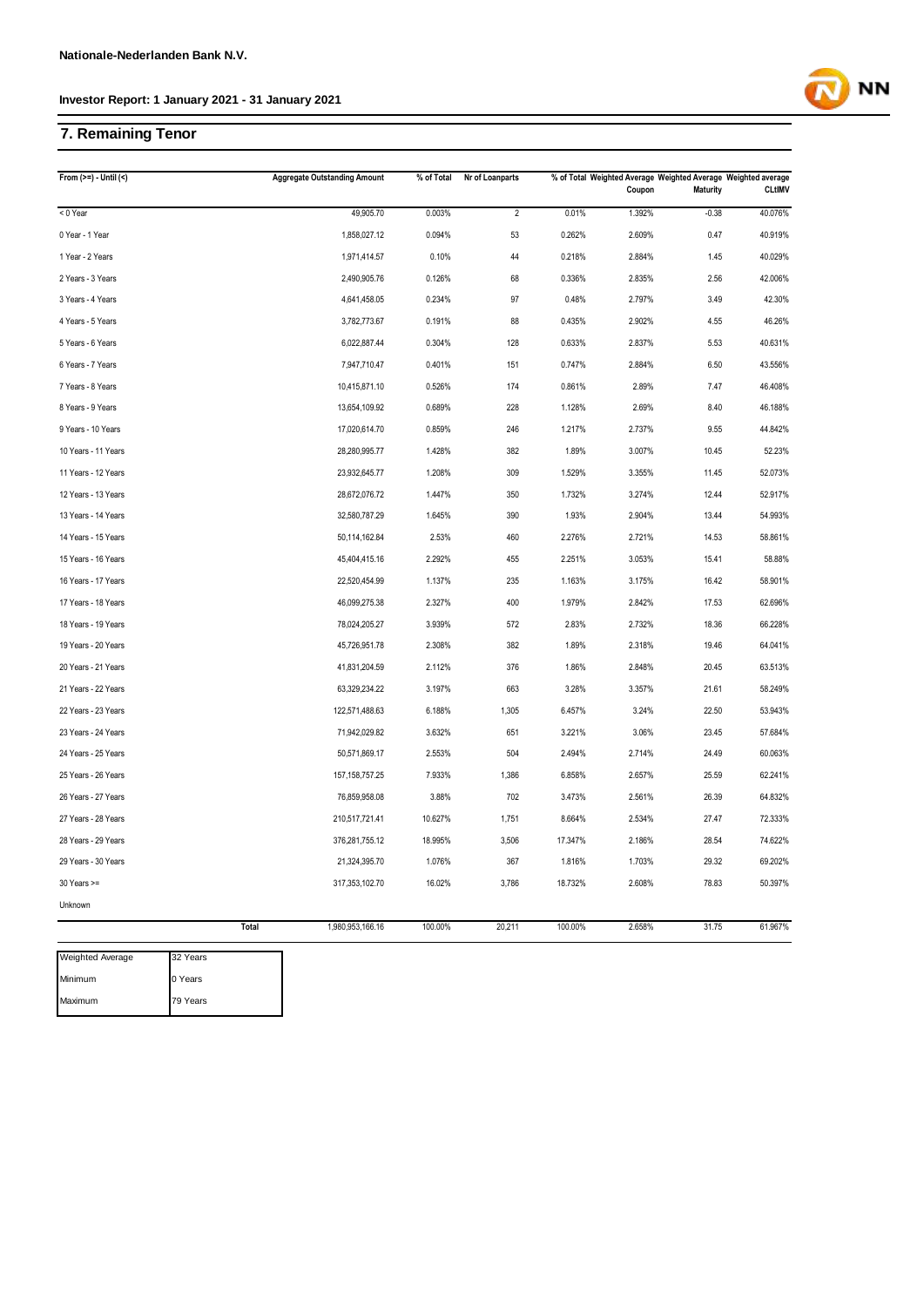### **8. Current Loan to Original Market Value**

| From $(>) -$ Until $(<=)$ |       | <b>Aggregate Outstanding Amount</b> | % of Total | Nr of Loans |         | % of Total Weighted Average Weighted Average Weighted average |                 |               |
|---------------------------|-------|-------------------------------------|------------|-------------|---------|---------------------------------------------------------------|-----------------|---------------|
|                           |       |                                     |            |             |         | Coupon                                                        | <b>Maturity</b> | <b>CLtIMV</b> |
| NHG                       |       | 549,962,719.27                      | 27.763%    | 3,321       | 37.198% | 2.564%                                                        | 28.00           | 64.103%       |
| $= 10%$                   |       | 689,523.12                          | 0.035%     | 13          | 0.146%  | 2.24%                                                         | 50.30           | 5.293%        |
| 10% - 20%                 |       | 6,475,403.33                        | 0.327%     | 86          | 0.963%  | 2.56%                                                         | 48.63           | 11.839%       |
| 20% - 30%                 |       | 16,207,234.87                       | 0.818%     | 179         | 2.005%  | 2.574%                                                        | 47.76           | 19.015%       |
| 30% - 40%                 |       | 35,597,781.18                       | 1.797%     | 303         | 3.394%  | 2.674%                                                        | 45.62           | 25.878%       |
| 40% - 50%                 |       | 73,712,436.77                       | 3.721%     | 443         | 4.962%  | 2.664%                                                        | 41.07           | 34.704%       |
| 50% - 60%                 |       | 103,701,572.51                      | 5.235%     | 534         | 5.981%  | 2.751%                                                        | 39.18           | 43.234%       |
| 60% - 70%                 |       | 179,279,565.58                      | 9.05%      | 757         | 8.479%  | 2.717%                                                        | 35.64           | 51.072%       |
| 70% - 80%                 |       | 280,433,854.79                      | 14.157%    | 1,011       | 11.324% | 2.695%                                                        | 33.95           | 59.432%       |
| 80% - 90%                 |       | 376,182,140.80                      | 18.99%     | 1,198       | 13.418% | 2.696%                                                        | 29.60           | 68.067%       |
| 90% - 100%                |       | 358,710,933.94                      | 18.108%    | 1,083       | 12.13%  | 2.682%                                                        | 29.60           | 77.279%       |
| 100% - 110%               |       |                                     |            |             |         |                                                               |                 |               |
| 110% - 120%               |       |                                     |            |             |         |                                                               |                 |               |
| 120% - 130%               |       |                                     |            |             |         |                                                               |                 |               |
| 130% - 140%               |       |                                     |            |             |         |                                                               |                 |               |
| 140% - 150%               |       |                                     |            |             |         |                                                               |                 |               |
| 150% >                    |       |                                     |            |             |         |                                                               |                 |               |
| Unknown                   |       |                                     |            |             |         |                                                               |                 |               |
|                           | Total | 1,980,953,166.16                    | 100.00%    | 8,928       | 100.00% | 2.658%                                                        | 31.75           | 61.967%       |

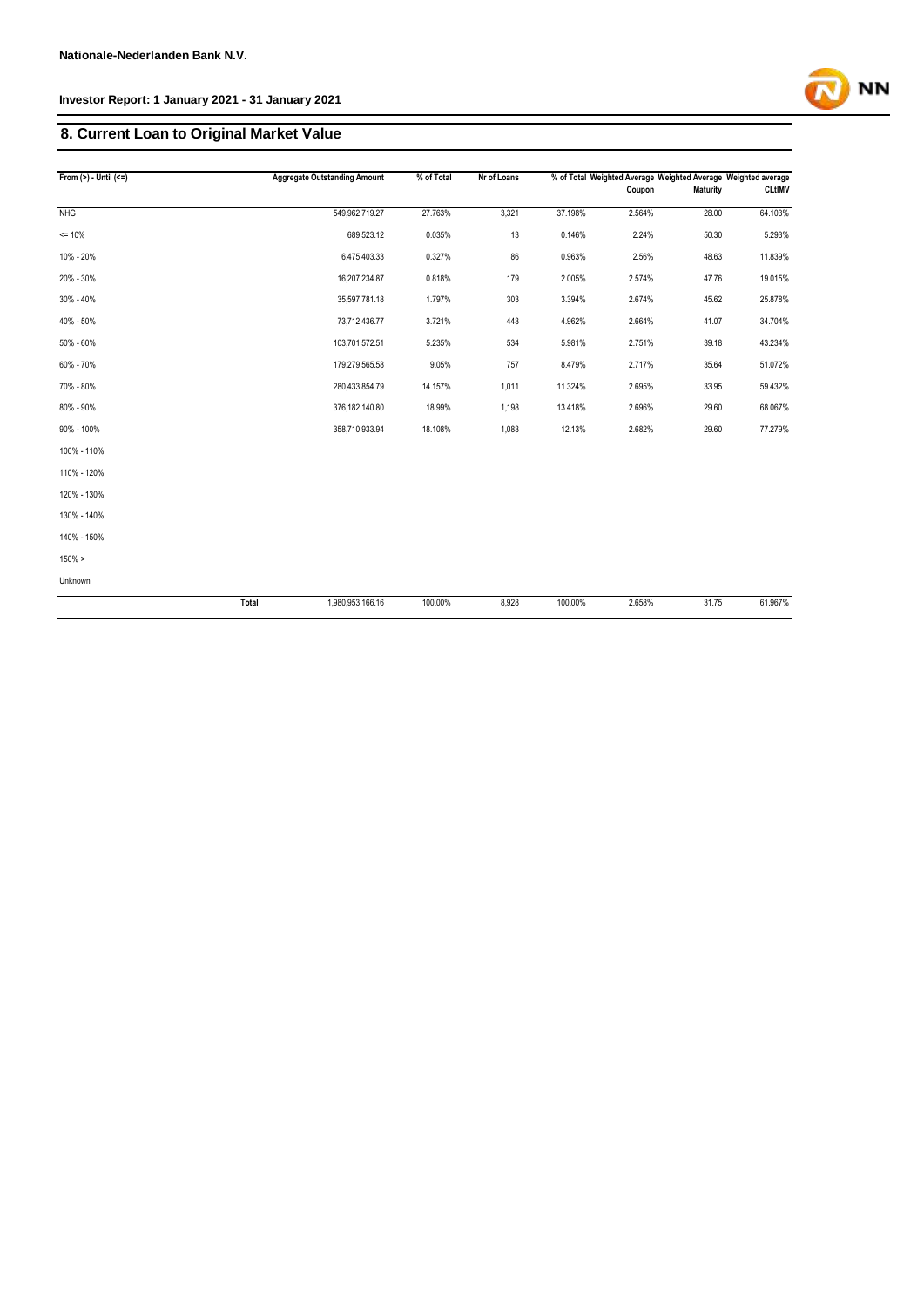### **9. Current Loan To Indexed Market Value**

| From $(>) -$ Until $(<=)$ |       | <b>Aggregate Outstanding Amount</b> | % of Total | Nr of Loans |         | % of Total Weighted Average Weighted Average Weighted average<br>Coupon | <b>Maturity</b> | <b>CLtIMV</b> |
|---------------------------|-------|-------------------------------------|------------|-------------|---------|-------------------------------------------------------------------------|-----------------|---------------|
| <b>NHG</b>                |       | 549,962,719.27                      | 27.763%    | 3,321       | 37.198% | 2.564%                                                                  | 28.00           | 64.103%       |
|                           |       |                                     |            |             |         |                                                                         |                 |               |
| $= 10%$                   |       | 3,312,665.30                        | 0.167%     | 49          | 0.549%  | 2.311%                                                                  | 57.26           | 7.744%        |
| 10% - 20%                 |       | 23,780,974.11                       | 1.20%      | 277         | 3.103%  | 2.581%                                                                  | 54.25           | 15.646%       |
| 20% - 30%                 |       | 49,405,922.13                       | 2.494%     | 412         | 4.615%  | 2.706%                                                                  | 45.22           | 25.498%       |
| 30% - 40%                 |       | 96,017,311.00                       | 4.847%     | 561         | 6.284%  | 2.755%                                                                  | 39.82           | 35.39%        |
| 40% - 50%                 |       | 175,713,128.22                      | 8.87%      | 778         | 8.714%  | 2.832%                                                                  | 37.03           | 45.51%        |
| 50% - 60%                 |       | 262,678,739.06                      | 13.26%     | 977         | 10.943% | 2.748%                                                                  | 35.00           | 55.363%       |
| 60 % - 70 %               |       | 333,366,226.86                      | 16.829%    | 1,114       | 12.478% | 2.735%                                                                  | 31.14           | 64.782%       |
| 70% - 80%                 |       | 299,881,469.80                      | 15.138%    | 913         | 10.226% | 2.641%                                                                  | 28.72           | 74.904%       |
| 80% - 90%                 |       | 174,355,100.94                      | 8.802%     | 496         | 5.556%  | 2.515%                                                                  | 28.11           | 84.298%       |
| 90% - 100%                |       | 12,478,909.47                       | 0.63%      | 30          | 0.336%  | 2.154%                                                                  | 29.70           | 92.089%       |
| 100% - 110%               |       |                                     |            |             |         |                                                                         |                 |               |
| 110% - 120%               |       |                                     |            |             |         |                                                                         |                 |               |
| 120% - 130%               |       |                                     |            |             |         |                                                                         |                 |               |
| 130% - 140%               |       |                                     |            |             |         |                                                                         |                 |               |
| 140% - 150%               |       |                                     |            |             |         |                                                                         |                 |               |
| $150\% >$                 |       |                                     |            |             |         |                                                                         |                 |               |
| Unknown                   |       |                                     |            |             |         |                                                                         |                 |               |
|                           | Total | 1,980,953,166.16                    | 100.00%    | 8,928       | 100.00% | 2.658%                                                                  | 31.75           | 61.967%       |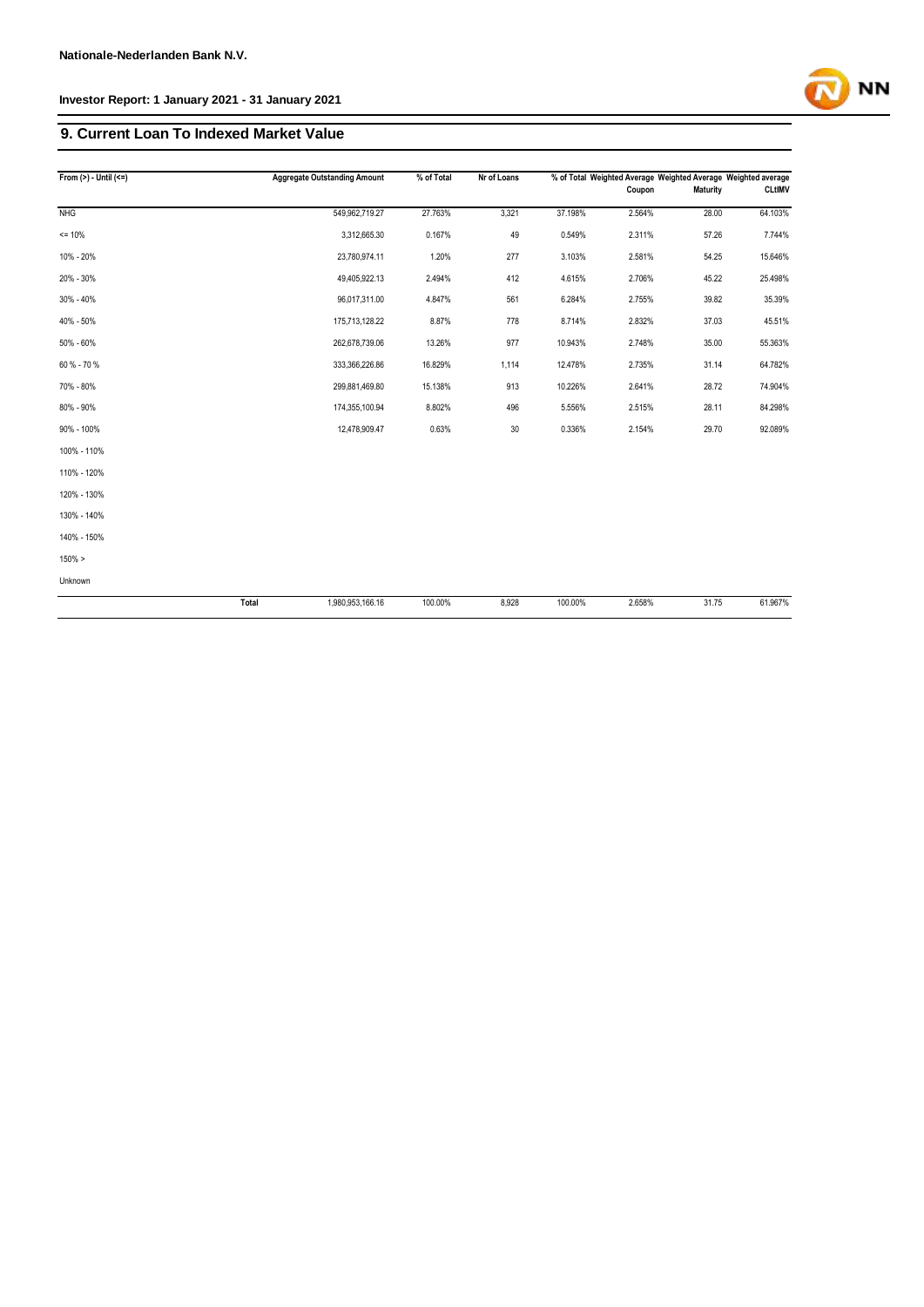### **10. Loanpart Coupon (interest rate bucket)**

| From $(>) -$ Until $(<=)$ |       | <b>Aggregate Outstanding Amount</b> | % of Total | Nr of Loanparts |         | Coupon | % of Total Weighted Average Weighted Average Weighted average<br>Maturity | <b>CLtIMV</b> |
|---------------------------|-------|-------------------------------------|------------|-----------------|---------|--------|---------------------------------------------------------------------------|---------------|
| $= 0.5%$                  |       |                                     |            |                 |         |        |                                                                           |               |
| $0.5\% - 1.0\%$           |       | 359.515.40                          | 0.018%     | 6               | 0.03%   | 0.939% | 20.82                                                                     | 47.466%       |
| $1.0\% - 1.5\%$           |       | 104,291,187.13                      | 5.265%     | 1,307           | 6.467%  | 1.374% | 34.97                                                                     | 53.817%       |
| $1.5\% - 2.0\%$           |       | 325,138,434.85                      | 16.413%    | 3,471           | 17.174% | 1.764% | 32.54                                                                     | 66.296%       |
| $2.0\% - 2.5\%$           |       | 476,933,005.30                      | 24.076%    | 4,974           | 24.61%  | 2.27%  | 32.51                                                                     | 63.982%       |
| $2.5\% - 3.0\%$           |       | 643,440,883.66                      | 32.481%    | 5,829           | 28.841% | 2.761% | 31.75                                                                     | 63.372%       |
| $3.0\% - 3.5\%$           |       | 183,742,132.66                      | 9.275%     | 1,752           | 8.669%  | 3.203% | 34.15                                                                     | 60.016%       |
| $3.5\% - 4.0\%$           |       | 66,617,066.23                       | 3.363%     | 681             | 3.369%  | 3.746% | 30.50                                                                     | 56.028%       |
| $4.0\% - 4.5\%$           |       | 75,228,245.23                       | 3.798%     | 862             | 4.265%  | 4.185% | 25.81                                                                     | 51.942%       |
| $4.5\% - 5.0\%$           |       | 52,785,551.46                       | 2.665%     | 673             | 3.33%   | 4.777% | 24.20                                                                     | 54.375%       |
| $5.0\% - 5.5\%$           |       | 36,510,148.92                       | 1.843%     | 441             | 2.182%  | 5.25%  | 22.56                                                                     | 53.592%       |
| $5.5\% - 6.0\%$           |       | 11,969,456.29                       | 0.604%     | 155             | 0.767%  | 5.738% | 21.21                                                                     | 49.761%       |
| $6.0\% - 6.5\%$           |       | 3,632,800.42                        | 0.183%     | 53              | 0.262%  | 6.22%  | 29.45                                                                     | 49.928%       |
| $6.5\% - 7.0\%$           |       | 283.410.94                          | 0.014%     | 6               | 0.03%   | 6.669% | 47.73                                                                     | 23.066%       |
| $7.0\% >$                 |       | 21,327.67                           | 0.001%     | $\mathbf{1}$    | 0.005%  | 7.30%  | 78.83                                                                     | 10.90%        |
| Unknown                   |       |                                     |            |                 |         |        |                                                                           |               |
|                           | Total | 1,980,953,166.16                    | 100.00%    | 20,211          | 100.00% | 2.658% | 31.75                                                                     | 61.967%       |

| Weighted Average | 2.7% |
|------------------|------|
| Minimum          | 0.8% |
| Maximum          | 7.3% |

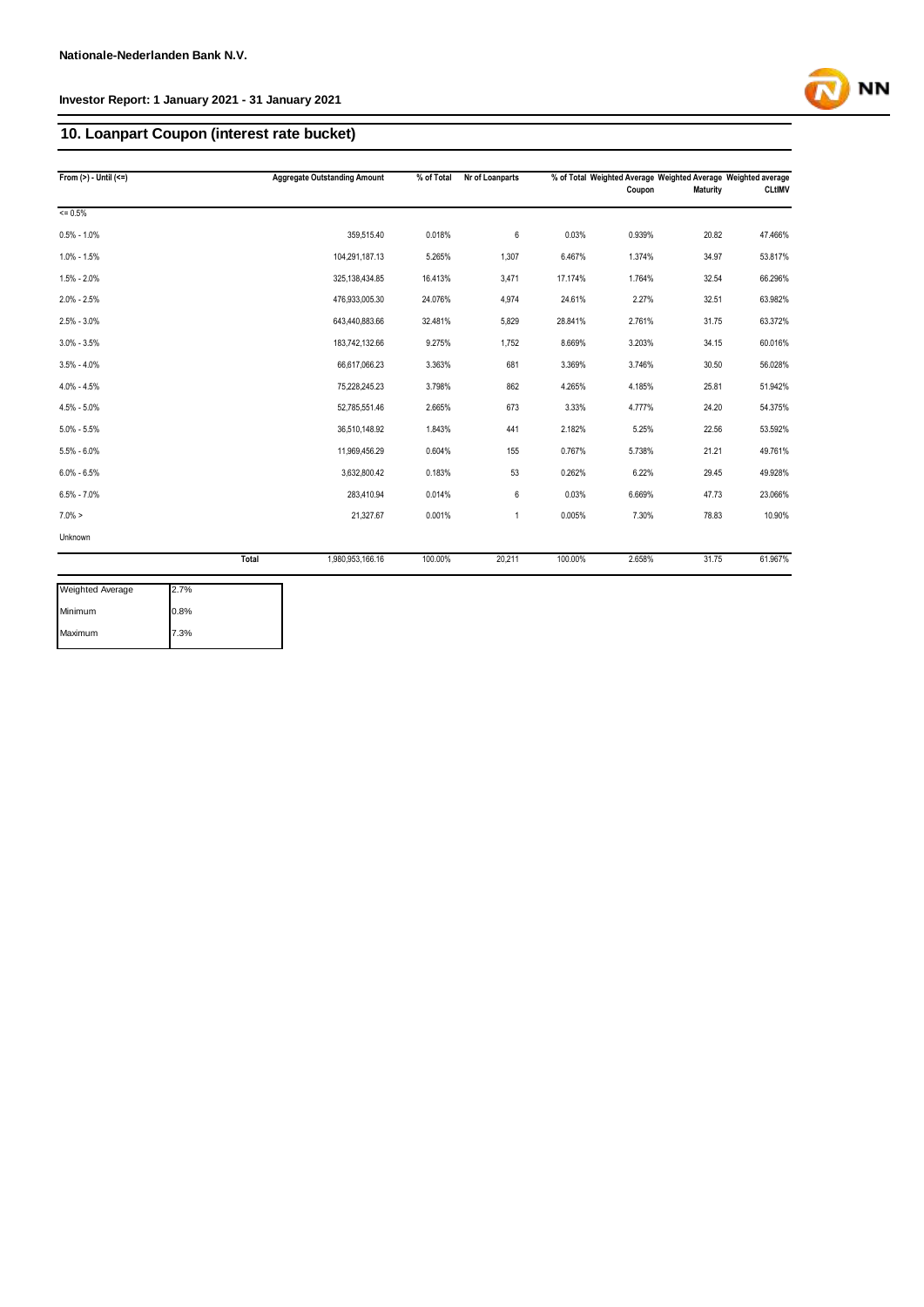### **11. Remaining Interest Rate Fixed Period**

| From $(>=) -$ Until $($               | <b>Aggregate Outstanding Amount</b> | % of Total | Nr of Loanparts |         | % of Total Weighted Average Weighted Average Weighted average<br>Coupon | <b>Maturity</b> | <b>CLtIMV</b> |
|---------------------------------------|-------------------------------------|------------|-----------------|---------|-------------------------------------------------------------------------|-----------------|---------------|
| < 1 year(s)                           | 105,701,136.83                      | 5.336%     | 1,342           | 6.64%   | 2.121%                                                                  | 38.53           | 53.952%       |
| 1 year(s) - $2$ year(s)               | 55,924,150.43                       | 2.823%     | 686             | 3.394%  | 3.478%                                                                  | 34.52           | 52.879%       |
| $2$ year(s) - $3$ year(s)             | 82,716,149.69                       | 4.176%     | 1,058           | 5.235%  | 3.846%                                                                  | 24.50           | 51.825%       |
| $3$ year(s) - 4 year(s)               | 55,966,993.80                       | 2.825%     | 686             | 3.394%  | 3.473%                                                                  | 29.08           | 52.028%       |
| 4 year(s) - $5$ year(s)               | 50,782,268.14                       | 2.564%     | 656             | 3.246%  | 2.699%                                                                  | 40.99           | 50.039%       |
| $5$ year(s) - $6$ year(s)             | 94,794,846.65                       | 4.785%     | 1,069           | 5.289%  | 2.79%                                                                   | 37.25           | 55.65%        |
| $6$ year(s) - 7 year(s)               | 60,130,804.04                       | 3.035%     | 759             | 3.755%  | 2.733%                                                                  | 38.27           | 54.699%       |
| $7$ year(s) - 8 year(s)               | 123,256,123.31                      | 6.222%     | 1,230           | 6.086%  | 2.393%                                                                  | 31.12           | 62.42%        |
| $8$ year(s) - $9$ year(s)             | 218,099,588.16                      | 11.01%     | 1,984           | 9.816%  | 2.027%                                                                  | 30.28           | 68.094%       |
| $9$ year(s) - 10 year(s)              | 83,535,903.69                       | 4.217%     | 869             | 4.30%   | 2.296%                                                                  | 39.03           | 55.523%       |
| 10 year(s) - 11 year(s)               | 58,551,007.19                       | 2.956%     | 622             | 3.078%  | 2.957%                                                                  | 31.82           | 56.378%       |
| 11 year(s) - 12 year(s)               | 44,073,848.83                       | 2.225%     | 501             | 2.479%  | 3.385%                                                                  | 32.51           | 54.84%        |
| 12 year(s) - 13 year(s)               | 29,204,021.28                       | 1.474%     | 335             | 1.658%  | 3.442%                                                                  | 27.55           | 58.839%       |
| 13 year(s) - 14 year(s)               | 42,187,841.84                       | 2.13%      | 436             | 2.157%  | 2.653%                                                                  | 24.06           | 63.717%       |
| 14 year(s) - 15 year(s)               | 40,838,361.05                       | 2.062%     | 404             | 1.999%  | 2.802%                                                                  | 31.43           | 56.901%       |
| 15 year(s) - 16 year(s)               | 151,429,584.82                      | 7.644%     | 1,313           | 6.496%  | 2.94%                                                                   | 28.20           | 60.822%       |
| 16 year(s) - 17 year(s)               | 79,609,090.53                       | 4.019%     | 710             | 3.513%  | 2.936%                                                                  | 33.31           | 60.853%       |
| 17 year(s) - 18 year(s)               | 187,392,525.07                      | 9.46%      | 1,545           | 7.644%  | 2.784%                                                                  | 29.93           | 70.038%       |
| 18 year(s) - 19 year(s)               | 303,726,040.65                      | 15.332%    | 2,858           | 14.141% | 2.393%                                                                  | 29.28           | 71.78%        |
| 19 year(s) - 20 year(s)               | 83,644,042.01                       | 4.222%     | 842             | 4.166%  | 2.191%                                                                  | 35.89           | 61.484%       |
| 20 year(s) - 21 year(s)               | 45,156.61                           | 0.002%     | 3               | 0.015%  | 2.581%                                                                  | 20.42           | 51.471%       |
| 21 year(s) - 22 year(s)               | 172,330.65                          | 0.009%     | 3               | 0.015%  | 2.793%                                                                  | 21.79           | 34.296%       |
| 22 year(s) - 23 year(s)               | 1,041,981.98                        | 0.053%     | $10$            | 0.049%  | 2.707%                                                                  | 22.60           | 57.337%       |
| 23 year(s) - 24 year(s)               | 2,132,010.08                        | 0.108%     | 17              | 0.084%  | 3.102%                                                                  | 23.59           | 55.058%       |
| 24 year(s) - 25 year(s)               | 640,448.57                          | 0.032%     | 9               | 0.045%  | 2.682%                                                                  | 25.15           | 60.04%        |
| 25 year(s) - 26 year(s)               | 3,162,011.65                        | 0.16%      | 21              | 0.104%  | 2.882%                                                                  | 26.00           | 58.72%        |
| 26 year(s) - 27 year(s)               | 1,286,667.51                        | 0.065%     | 17              | 0.084%  | 2.848%                                                                  | 26.31           | 63.552%       |
| $27$ year(s) - $28$ year(s)           | 6,112,879.17                        | 0.309%     | 35              | 0.173%  | 2.819%                                                                  | 27.45           | 73.427%       |
| 28 year(s) - 29 year(s)               | 13,339,161.46                       | 0.673%     | 163             | 0.806%  | 2.641%                                                                  | 28.34           | 74.879%       |
| 29 year(s) - 30 year(s)               | 1,456,190.47                        | 0.074%     | 28              | 0.139%  | 2.12%                                                                   | 30.35           | 66.365%       |
| $30$ year(s) >=                       |                                     |            |                 |         |                                                                         |                 |               |
|                                       | Total<br>1,980,953,166.16           | 100.00%    | 20,211          | 100.00% | 2.658%                                                                  | 31.75           | 61.967%       |
| <b>Weighted Average</b><br>12 year(s) |                                     |            |                 |         |                                                                         |                 |               |

| Weighted Average | $12$ year(s) |
|------------------|--------------|
| Minimum          | year(s)      |
| Maximum          | 30 year(s)   |

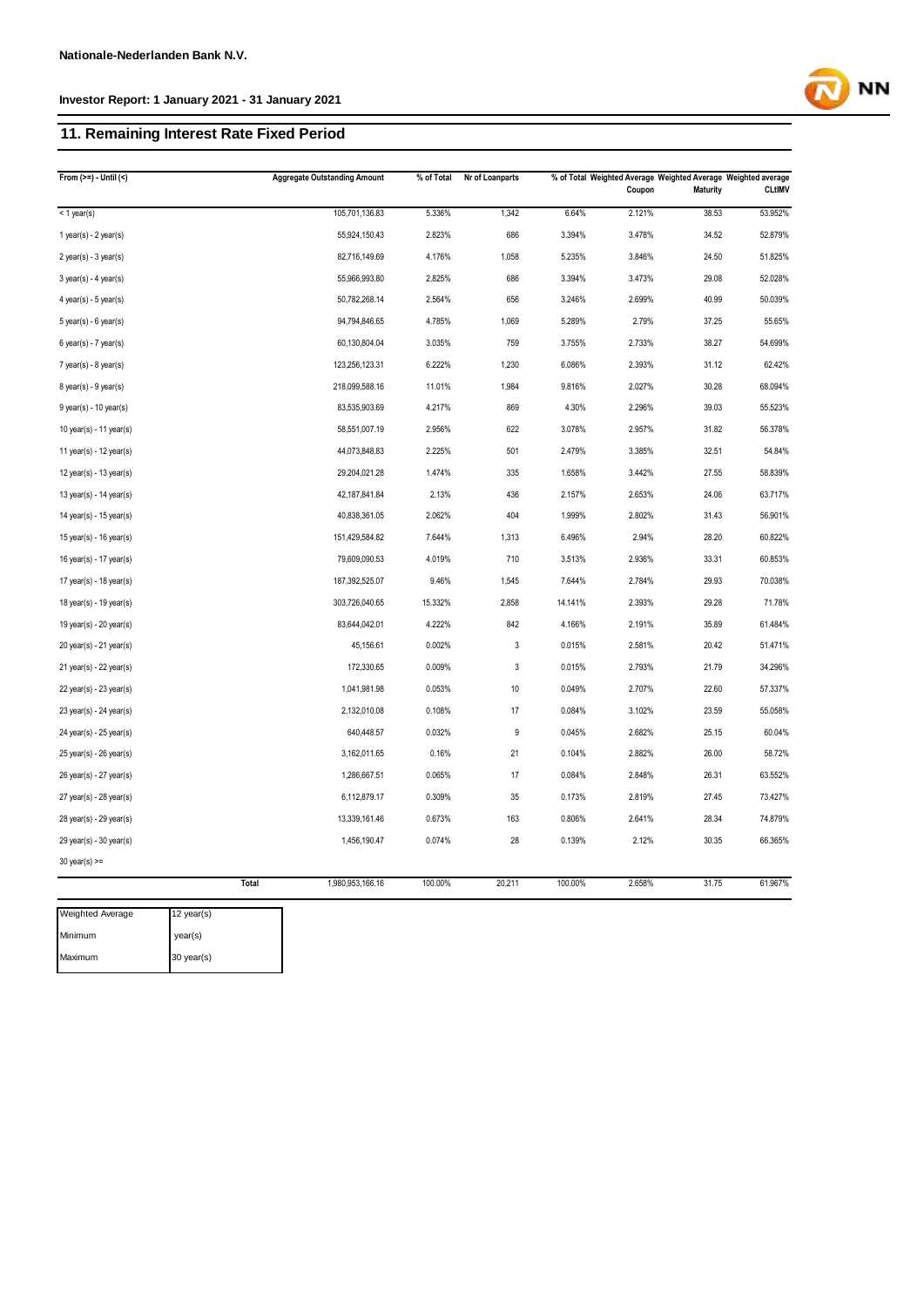### **12. Interest Payment Type**

|                |       | <b>Aggregate Outstanding Amount</b> | % of Total | Nr of Loanparts |         | Coupon | <b>Maturity</b> | % of Total Weighted Average Weighted Average Weighted average<br><b>CLtIMV</b> |
|----------------|-------|-------------------------------------|------------|-----------------|---------|--------|-----------------|--------------------------------------------------------------------------------|
| Fixed          |       | 1,972,929,120.13                    | 99.595%    | 20,016          | 99.035% | 2.663% | 31.74           | 61.988%                                                                        |
| Floating       |       | 8.024.046.03                        | 0.405%     | 195             | 0.965%  | 1.517% | 33.87           | 56.833%                                                                        |
| <b>Unknown</b> |       |                                     |            |                 |         |        |                 |                                                                                |
|                | Total | 1,980,953,166.16                    | 100.00%    | 20.211          | 100.00% | 2.658% | 31.75           | 61.967%                                                                        |

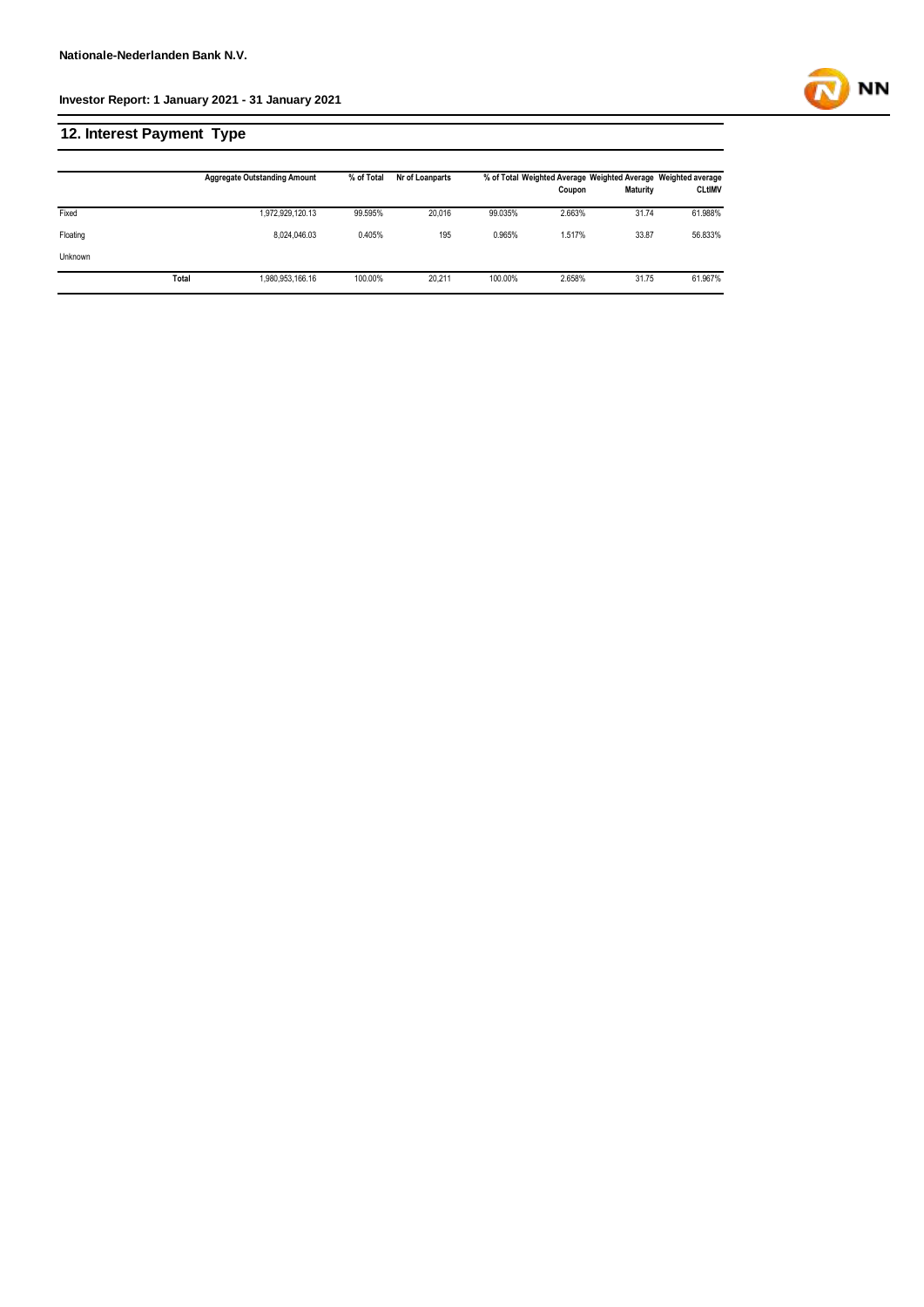## **13. Property Description**

| <b>Description</b> |       | <b>Aggregate Outstanding Amount</b> | % of Total | Nr of Borrowers |         | % of Total Weighted Average Weighted Average Weighted average<br>Coupon | <b>Maturity</b> | <b>CLtIMV</b> |
|--------------------|-------|-------------------------------------|------------|-----------------|---------|-------------------------------------------------------------------------|-----------------|---------------|
| Flat / Apartment   |       | 208,836,145.83                      | 10.542%    | 1.146           | 12.836% | 2.411%                                                                  | 32.39           | 62.203%       |
| House              |       | 1,758,733,892.19                    | 88.782%    | 7,731           | 86.593% | 2.688%                                                                  | 31.64           | 61.984%       |
| Shop/House         |       | 13.383.128.14                       | 0.676%     | 51              | 0.571%  | 2.577%                                                                  | 36.83           | 56.131%       |
|                    | Total | 1,980,953,166.16                    | 100.00%    | 8,928           | 100.00% | 2.658%                                                                  | 31.75           | 61.967%       |

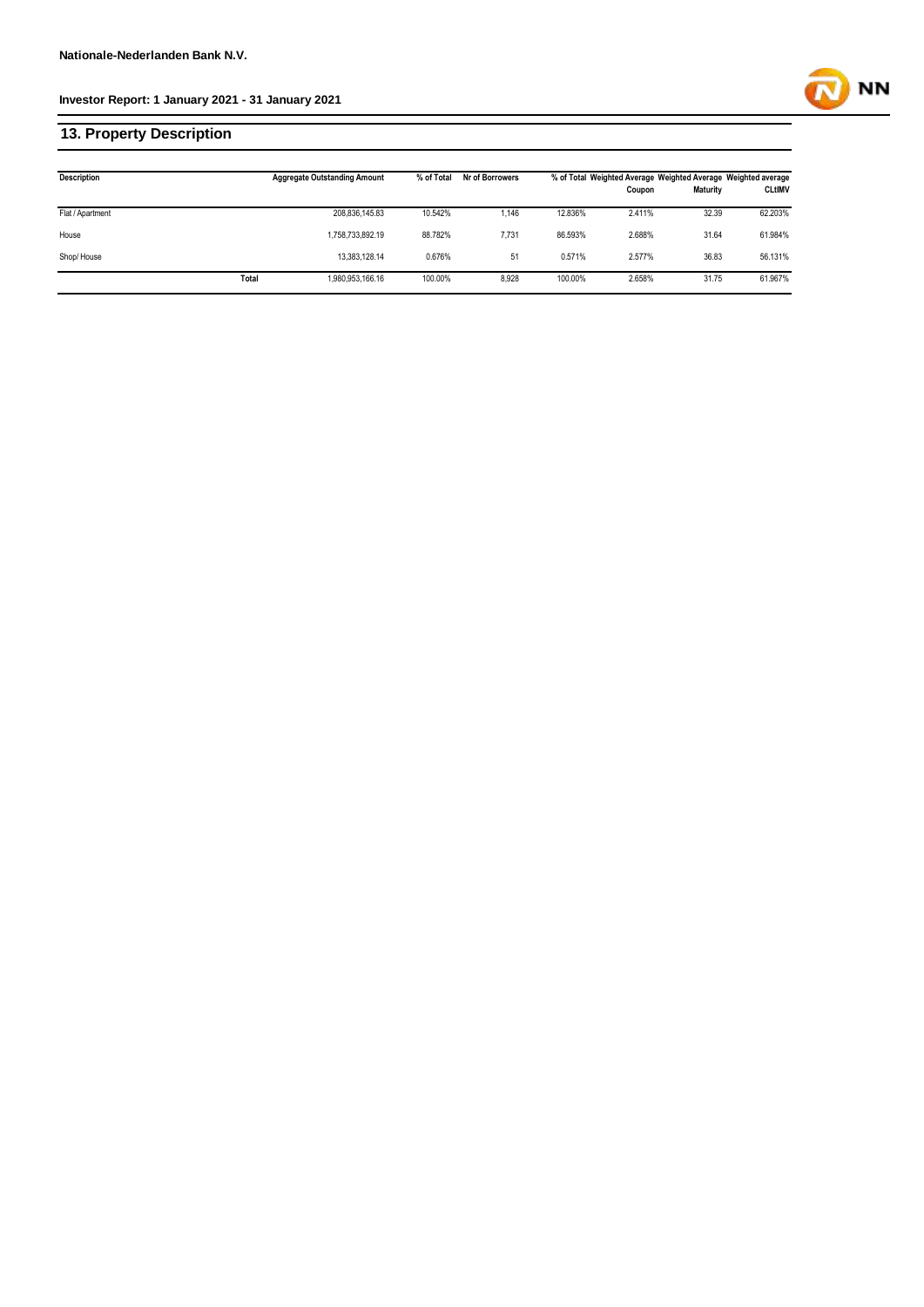### **14. Geographical Distribution (by province)**

| Province      |       | <b>Aggregate Outstanding Amount</b> | % of Total | Nr of Borrowers |         | % of Total Weighted Average Weighted Average Weighted average |                 |               |
|---------------|-------|-------------------------------------|------------|-----------------|---------|---------------------------------------------------------------|-----------------|---------------|
|               |       |                                     |            |                 |         | Coupon                                                        | <b>Maturity</b> | <b>CLtIMV</b> |
| Drenthe       |       | 46,414,082.33                       | 2.343%     | 240             | 2.688%  | 2.626%                                                        | 30.55           | 65.446%       |
| Utrecht       |       | 158,081,638.54                      | 7.98%      | 629             | 7.045%  | 2.679%                                                        | 31.64           | 59.104%       |
| Zeeland       |       | 43.394.935.48                       | 2.191%     | 240             | 2.688%  | 2.797%                                                        | 31.27           | 61.063%       |
| Zuid-Holland  |       | 536,458,690.05                      | 27.081%    | 2,405           | 26.938% | 2.67%                                                         | 31.25           | 60.963%       |
| Flevoland     |       | 59,381,508.03                       | 2.998%     | 287             | 3.215%  | 2.563%                                                        | 30.04           | 63.75%        |
| Friesland     |       | 47,976,848.66                       | 2.422%     | 253             | 2.834%  | 2.622%                                                        | 34.15           | 66.93%        |
| Gelderland    |       | 221,972,476.72                      | 11.205%    | 973             | 10.898% | 2.659%                                                        | 30.84           | 64.489%       |
| Groningen     |       | 50,712,283.33                       | 2.56%      | 281             | 3.147%  | 2.521%                                                        | 33.89           | 64.829%       |
| Limburg       |       | 81,363,427.64                       | 4.107%     | 447             | 5.007%  | 2.701%                                                        | 31.16           | 64.241%       |
| Noord-Brabant |       | 304,373,895.04                      | 15.365%    | 1,341           | 15.02%  | 2.70%                                                         | 31.47           | 63.404%       |
| Noord-Holland |       | 320,762,676.64                      | 16.192%    | 1,278           | 14.315% | 2.629%                                                        | 33.06           | 58.30%        |
| Overijssel    |       | 109,847,724.14                      | 5.545%     | 553             | 6.194%  | 2.596%                                                        | 33.19           | 65.34%        |
| Unspecified   |       | 212,979.56                          | 0.011%     | 1               | 0.011%  | 2.33%                                                         | 27.67           | 80.756%       |
|               | Total | 1,980,953,166.16                    | 100.00%    | 8,928           | 100.00% | 2.658%                                                        | 31.75           | 61.967%       |

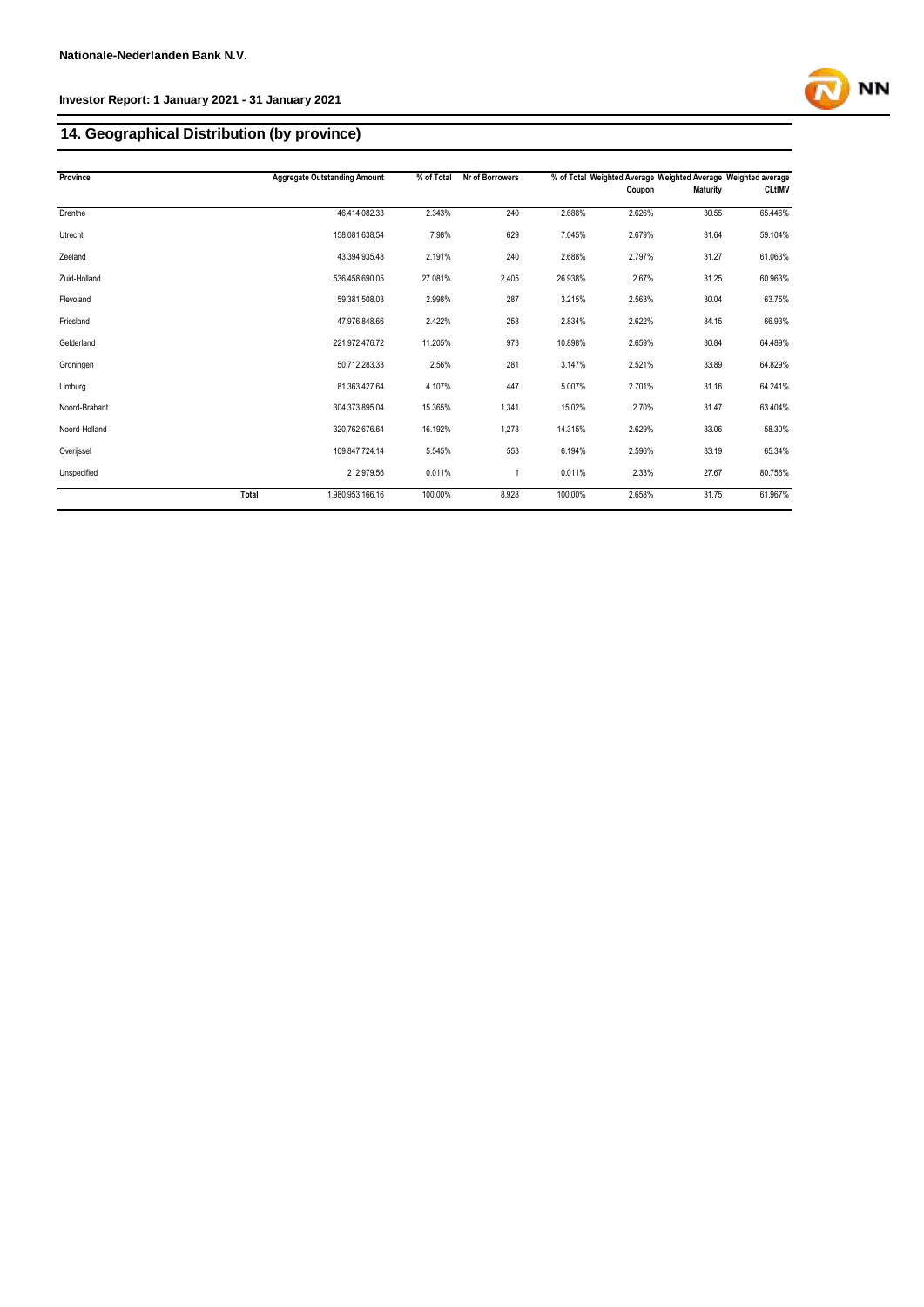

### **15. Occupancy**

| <b>Description</b> |       | <b>Aggregate Outstanding Amount</b> | % of Total | Nr of Borrowers |         | % of Total Weighted Average Weighted Average Weighted average<br>Coupon | <b>Maturity</b> | <b>CLtIMV</b> |
|--------------------|-------|-------------------------------------|------------|-----------------|---------|-------------------------------------------------------------------------|-----------------|---------------|
|                    |       |                                     |            |                 |         |                                                                         |                 |               |
| Owner Occupied     |       | 1,980,953,166.16                    | 100.00%    | 8,928           | 100.00% | 2.658%                                                                  | 31.75           | 61.967%       |
| Buy-to-let         |       |                                     |            |                 |         |                                                                         |                 |               |
| Unknown            |       |                                     |            |                 |         |                                                                         |                 |               |
|                    | Total | 1,980,953,166.16                    | 100.00%    | 8,928           | 100.00% | 2.658%                                                                  | 31.75           | 61.967%       |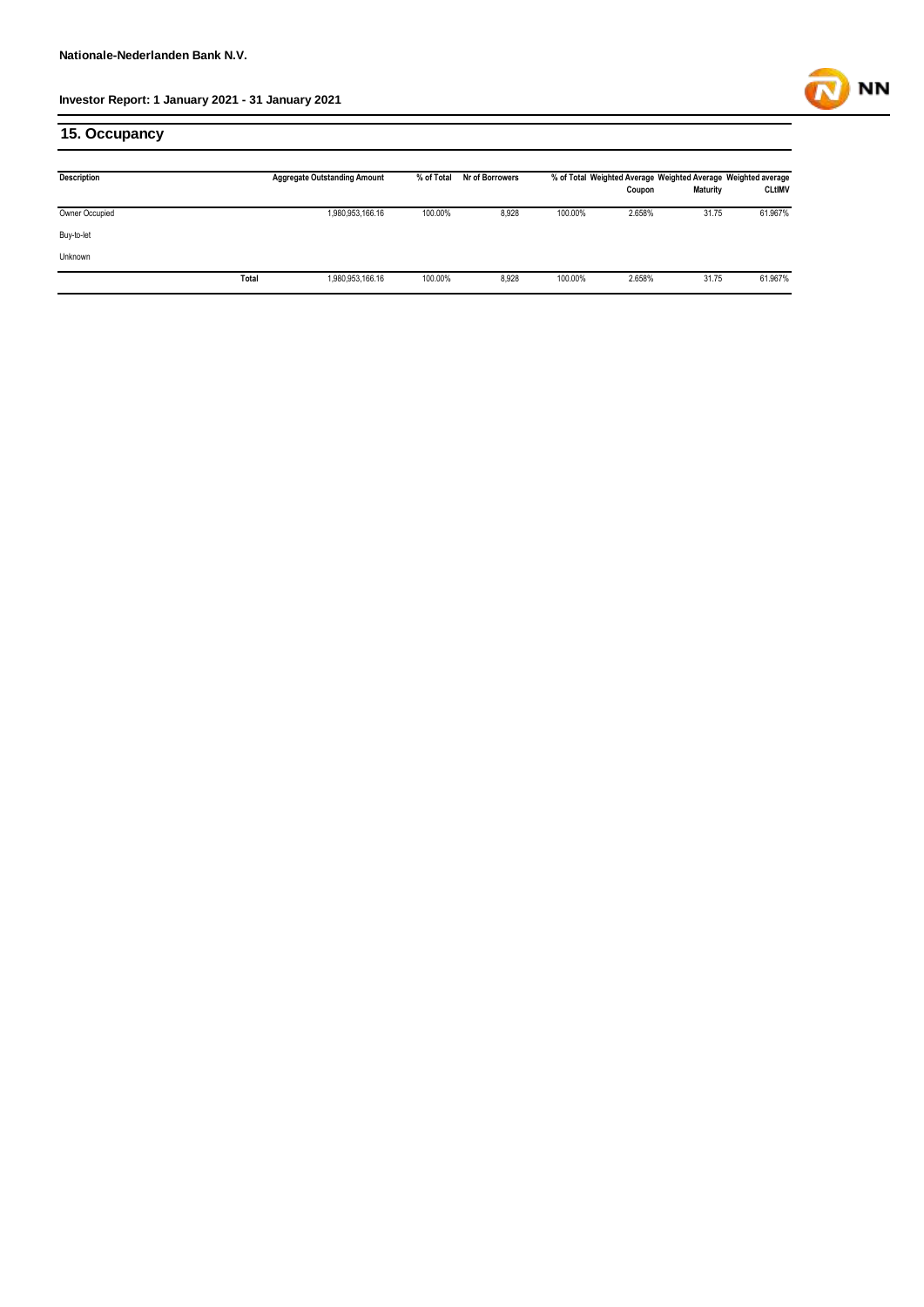

### **16. Loanpart Payment Frequency**

| <b>Description</b> | <b>Aggregate Outstanding Amount</b> |                  | % of Total | Nr of Loanparts | % of Total Weighted Average Weighted Average Weighted average |        |                 |               |
|--------------------|-------------------------------------|------------------|------------|-----------------|---------------------------------------------------------------|--------|-----------------|---------------|
|                    |                                     |                  |            |                 |                                                               | Coupon | <b>Maturity</b> | <b>CLtIMV</b> |
| Half-yearly        |                                     |                  |            |                 |                                                               |        |                 |               |
| Yearly             |                                     |                  |            |                 |                                                               |        |                 |               |
| Quarterly          |                                     |                  |            |                 |                                                               |        |                 |               |
| Monthly            |                                     | 1,980,953,166.16 | 100.00%    | 20,211          | 100.00%                                                       | 2.658% | 31.75           | 61.967%       |
| Unknown            |                                     |                  |            |                 |                                                               |        |                 |               |
|                    | Total                               | 1,980,953,166.16 | 100.00%    | 20,211          | 100.00%                                                       | 2.658% | 31.75           | 61.967%       |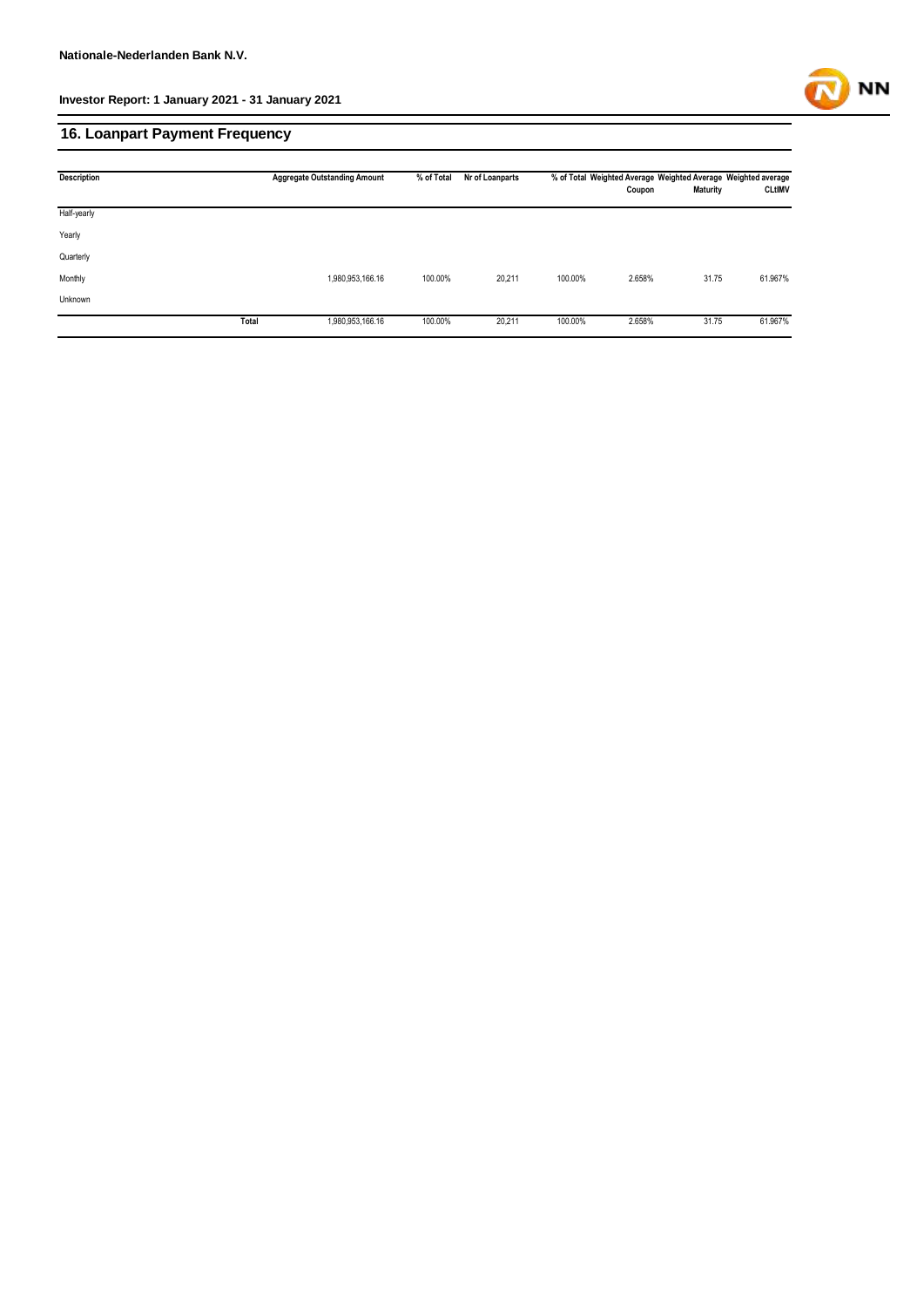**17. Guarantee Type**

|                   |       | <b>Aggregate Outstanding Amount</b> | % of Total | Nr of Loans | % of Total Weighted Average Weighted Average Weighted average |        |                 |               |
|-------------------|-------|-------------------------------------|------------|-------------|---------------------------------------------------------------|--------|-----------------|---------------|
|                   |       |                                     |            |             |                                                               | Coupon | <b>Maturity</b> | <b>CLtIMV</b> |
| NHG Guarantee     |       | 549,962,719.27                      | 27.763%    | 3,321       | 37.198%                                                       | 2.564% | 28.00           | 64.103%       |
| Non-NHG Guarantee |       | 1,430,990,446.89                    | 72.237%    | 5,607       | 62.802%                                                       | 2.694% | 33.19           | 61.147%       |
| Unknown           |       |                                     |            |             |                                                               |        |                 |               |
|                   | Total | 1,980,953,166.16                    | 100.00%    | 8,928       | 100.00%                                                       | 2.658% | 31.75           | 61.967%       |

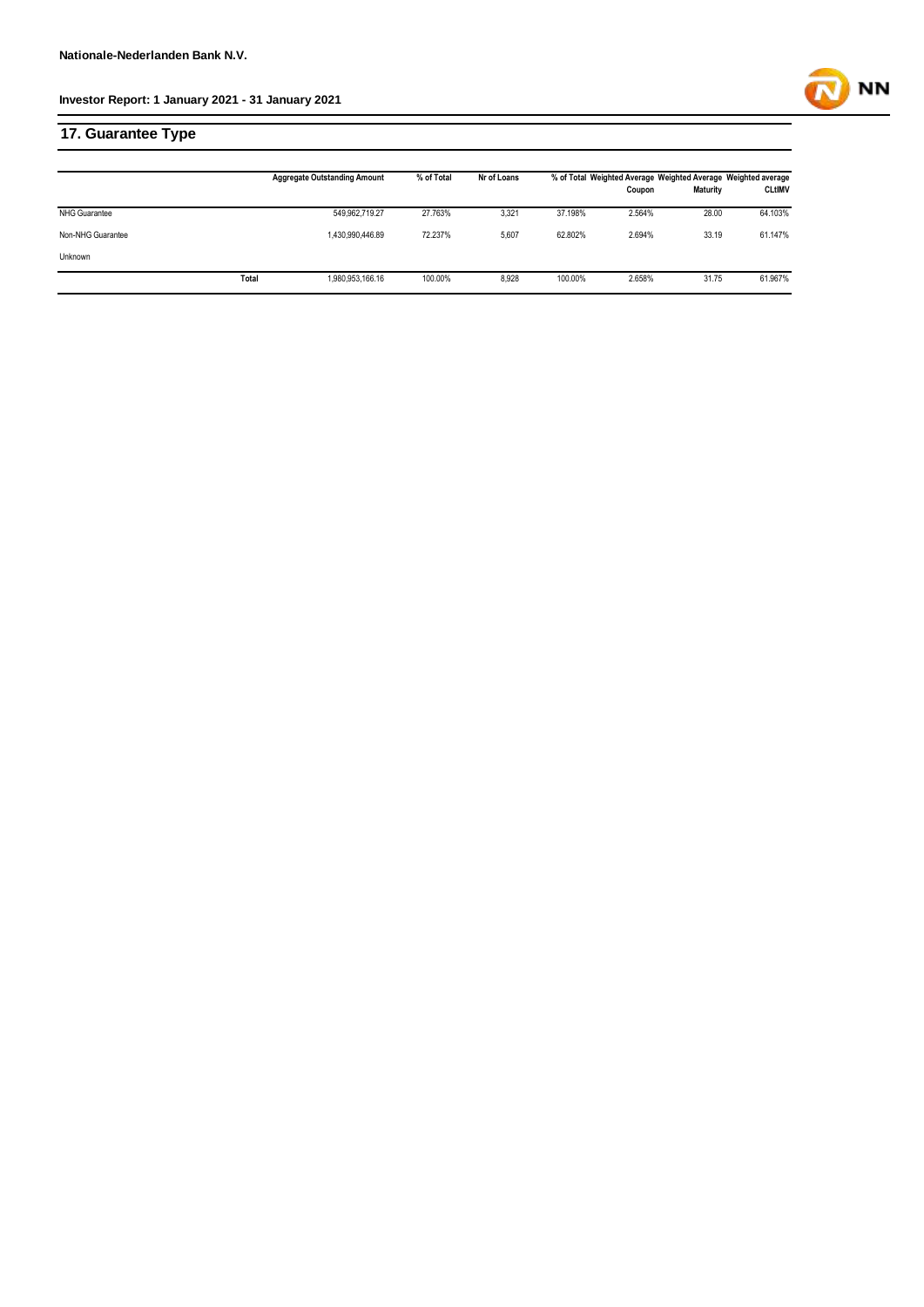#### **Glossary**



**NN**